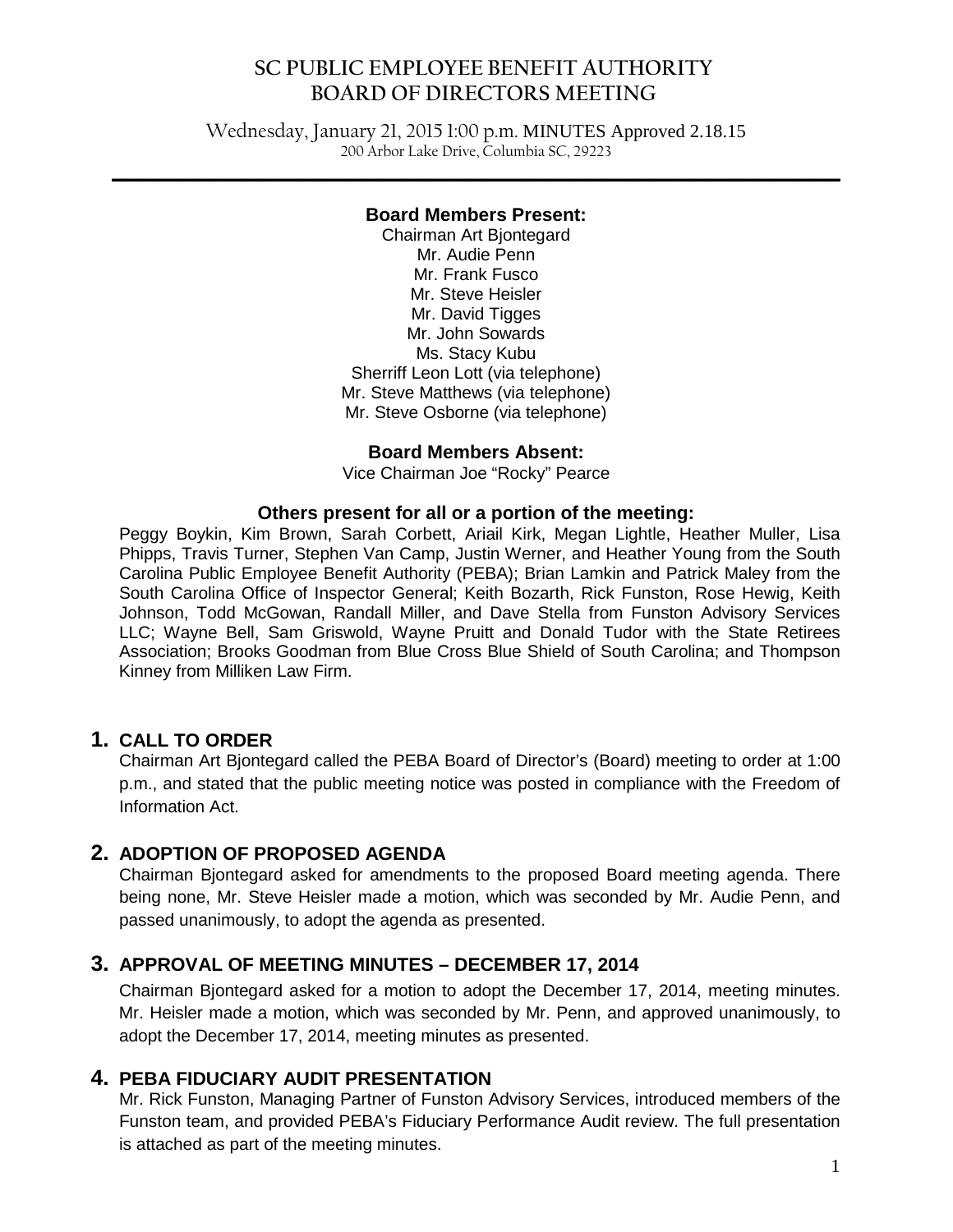#### **SC PUBLIC EMPLOYEE BENEFIT AUTHORITY BOARD OF DIRECTORS MEETING**

Wednesday, January 21, 2015 1:00 p.m. MINUTES Approved 2.18.15 200 Arbor Lake Drive, Columbia SC, 29223

**\_\_\_\_\_\_\_\_\_\_\_\_\_\_\_\_\_\_\_\_\_\_\_\_\_\_\_\_\_\_\_\_\_\_\_\_\_\_\_\_\_\_\_\_\_\_\_\_\_\_\_\_\_\_\_\_\_\_\_\_\_\_\_\_\_\_\_\_\_\_\_\_\_\_\_\_\_\_**

#### **5. PEBA RESOLUTION EMPOWERING EXECUTIVE DIRECTOR TO DESIGNATE AUTHORIZED SIGNATORIES**

Mr. Stephen Van Camp, PEBA'S General Counsel, provided an overview regarding a resolution drafted to give the Executive Director of PEBA the authority to designate persons authorized to sign requisitions for the payment of funds from the Retirement System.

Mr. Heisler made a motion, which was seconded by Mr. Penn, and passed unanimously, to approve the PEBA Resolution Empowering Executive Director To Designate Persons To Sign Vouchers For Retirement System Payments And Authorizing Vouchers.

#### **6. COMMITTEE REPORTS**

Chairman Bjontegard stated that PEBA Board Committees did not meet in January.

#### **7. OLD BUSINESS/DIRECTOR'S REPORT**

Ms. Peggy Boykin, PEBA's Executive Director, provided the Director's Report, and advised that PEBA will be presenting the State Health Plan budget report to the House Ways and Means Committee Healthcare Subcommittee on February 4, 2015.

Ms. Boykin stated that the report concerning the impact on retirees and active members related to the settlement between the State of South Carolina and the Bank of New York Mellon (BONY), was provided to the Chairman of the Senate Finance Committee, and the Chairman of the House Ways and Means Committee, as directed by last year's proviso.

Ms. Boykin also reported that the Operational Assessment kick-off meeting is scheduled for January 22, 2015.

At the conclusion of the Director's Report, Chairman Bjontegard provided an opportunity for a roundtable discussion.

#### **8. EXECUTIVE SESSION**

At 3:25 p.m., Mr. Heisler made a motion, which was seconded by Mr. Penn, and passed unanimously, to recede into executive session to discuss personnel and contractual matters pursuant to S.C. Code Ann. § 30-4-70.

The Board reconvened in open session at 3:42 p.m. Chairman Bjontegard announced that no action was taken by the Board while in executive session.

#### **9. ADJOURNMENT**

There being no further business, and upon motion by Mr. Frank Fusco, which was seconded by Mr. Heisler, and approved unanimously, the Board meeting adjourned at 3:45 p.m.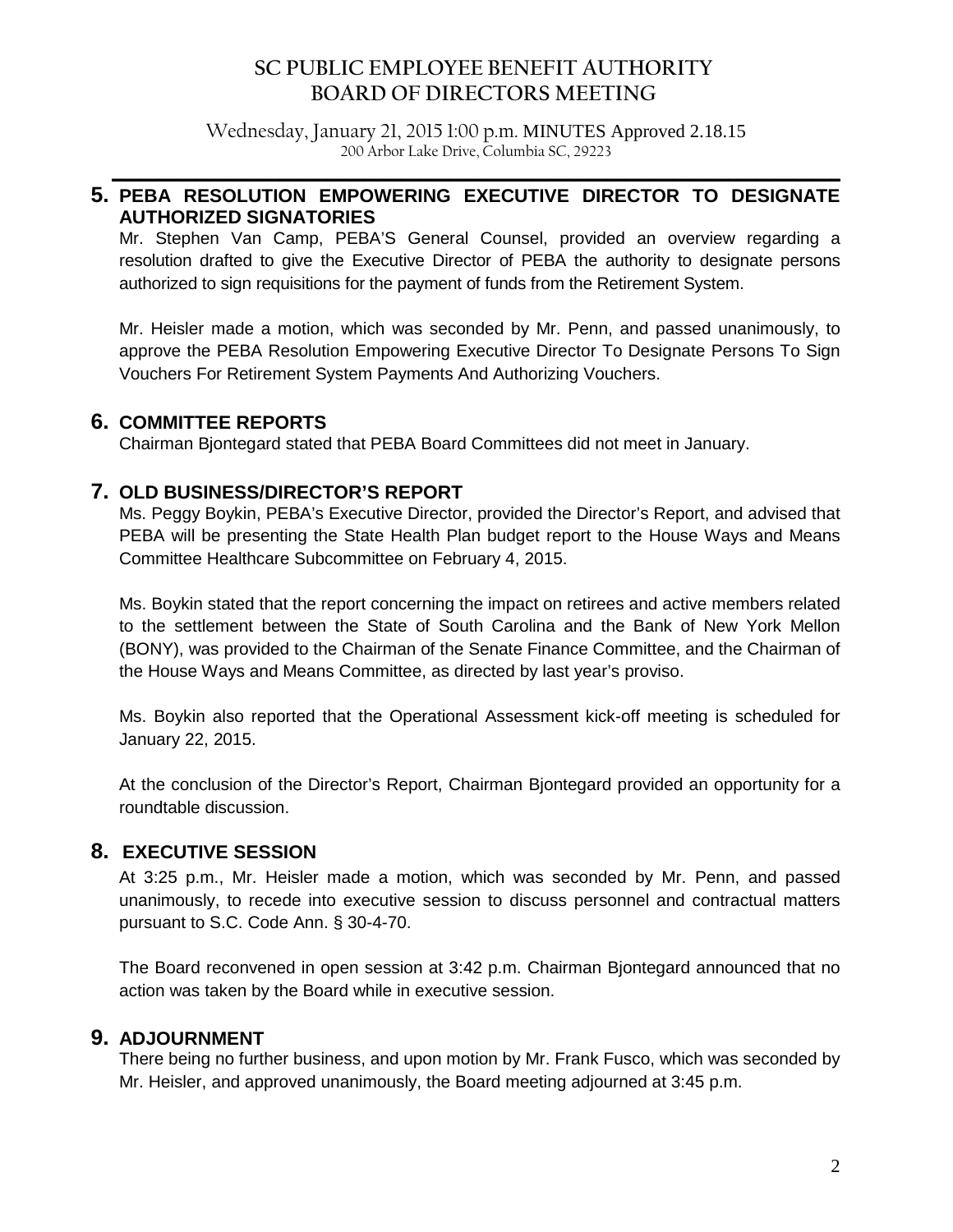**Fiduciary Performance Audit of the South Carolina Public Employee Benefit Authority**

# INVESTING IN PEBA FOR THE FUTURE: *A Transformation Agenda*

**January 21, 2015 Presentation to the South Carolina PEBA Board of Trustees**

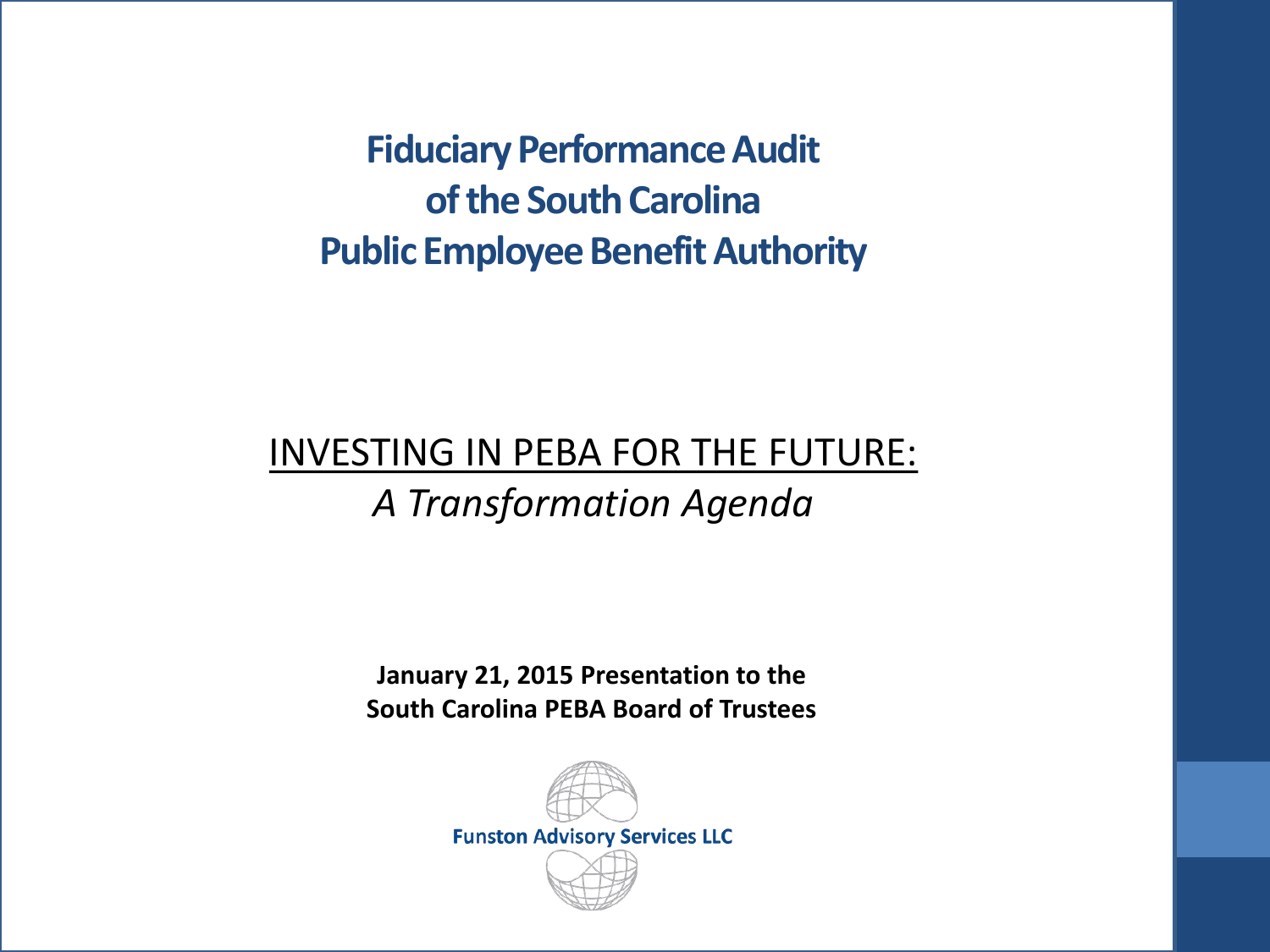### **Project Team Experience**

- Dave Stella and Keith Bozarth formerly Executive Directors of the Wisconsin agencies equivalent to PEBA and RSIC
- Keith Johnson fiduciary and institutional investor legal expert, former General Counsel for the State of Wisconsin Investment Board
- Rose Hewig former Deputy General Counsel for New York State Teachers' Retirement System and highly experienced in retirement operations
- Todd McGowan former banking chief risk and compliance officer and Deloitte audit and IT security partner
- Rick Funston former leader of Deloitte's Governance and Risk practice and Managing Partner of Funston Advisory Services for five years
- Randy Miller former Deloitte Consulting partner and Principal with Funston Advisory Services for five years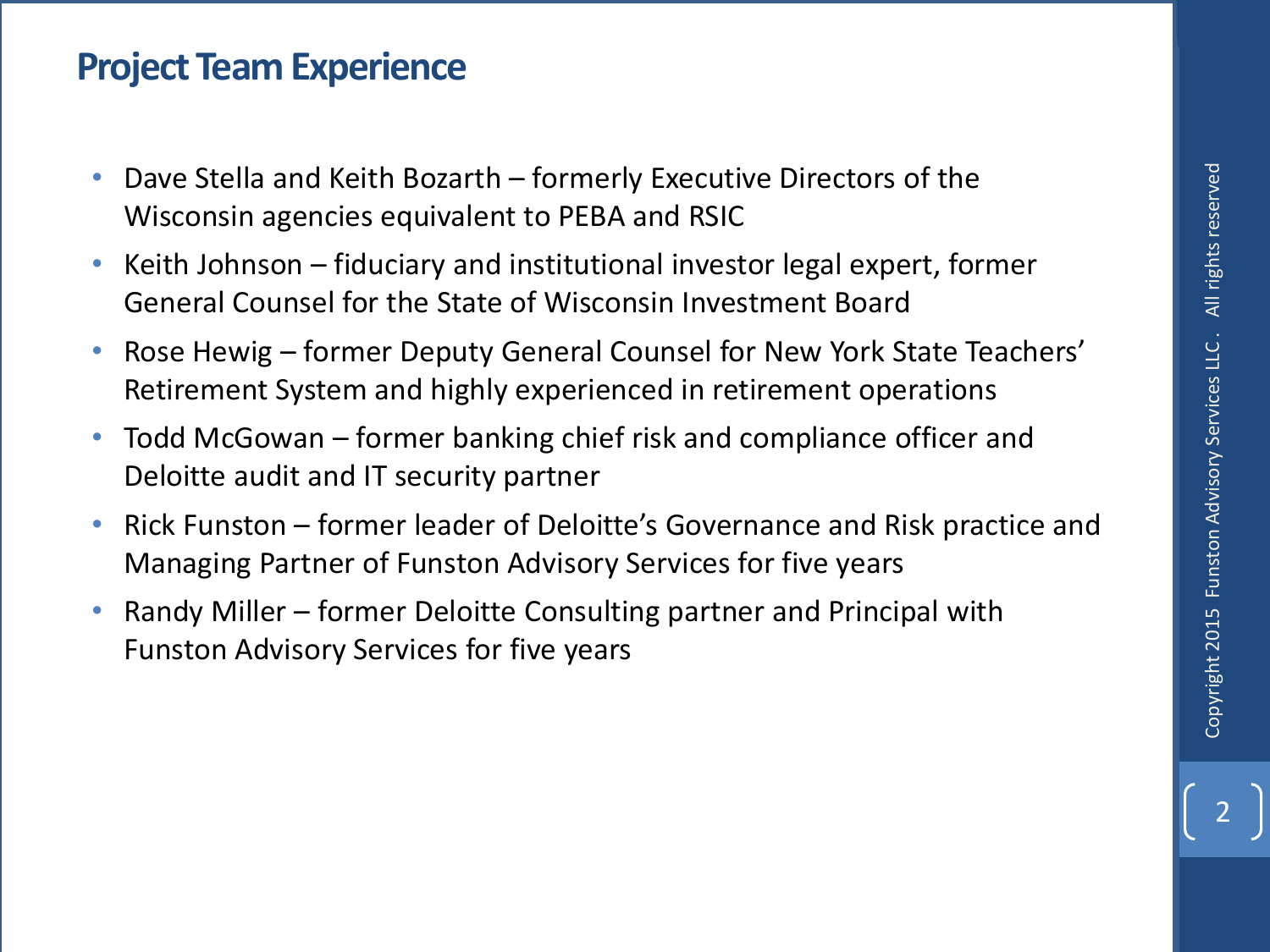## **Contents**

- Fiduciary Performance Audit Purpose, Process and Product
- Overall Conclusions
- Driving the Transformation Agenda
- Recommendations
- Implementation Considerations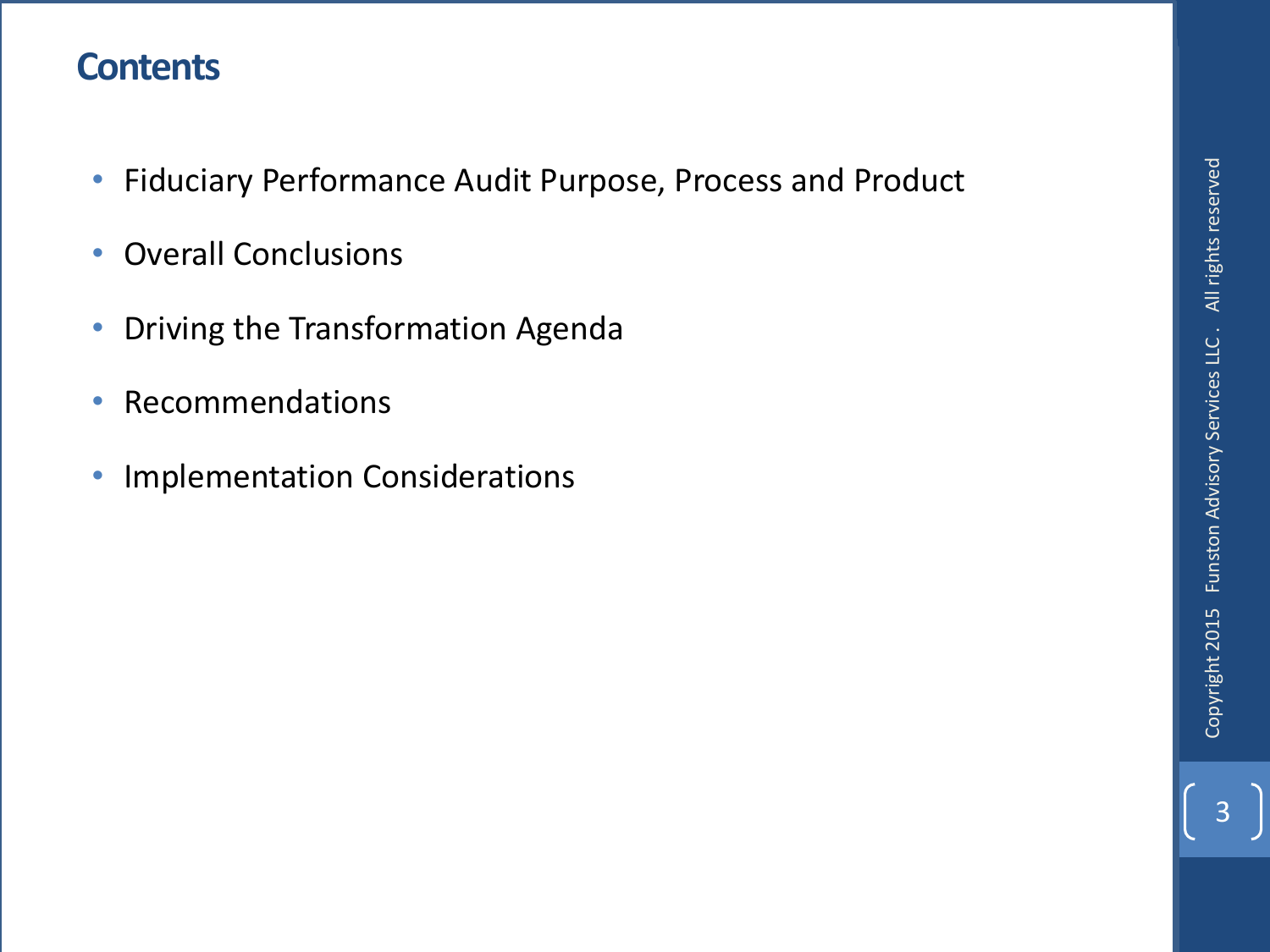#### **Purpose**

- Critically evaluate the fiduciary roles and responsibilities of the PEBA Trustees and staff, the relationship with other fiduciaries of the Retirement System, and the operational policies and practices of PEBA.
- The goal of the review was to identify areas of strengths and weaknesses, provide comparison with leading practices of other retirement agencies, and make improvement recommendations.
- Because PEBA is a relatively new state agency, the review was designed to be broad in nature, spanning all key functions, and the review was organized into eleven categories:
	- 1. Governance
	- 2. Policy Review and Development
	- 3. Organization Structure
	- 4. Communications with Stakeholders
	- 5. Benefits Administration
	- 6. Actuarial Matters
- 7. Legal Compliance
- 8. Customer Service
- 9. Record Keeping and Security of Information
- 10. Cost of Operations
- 11. Information Technology Systems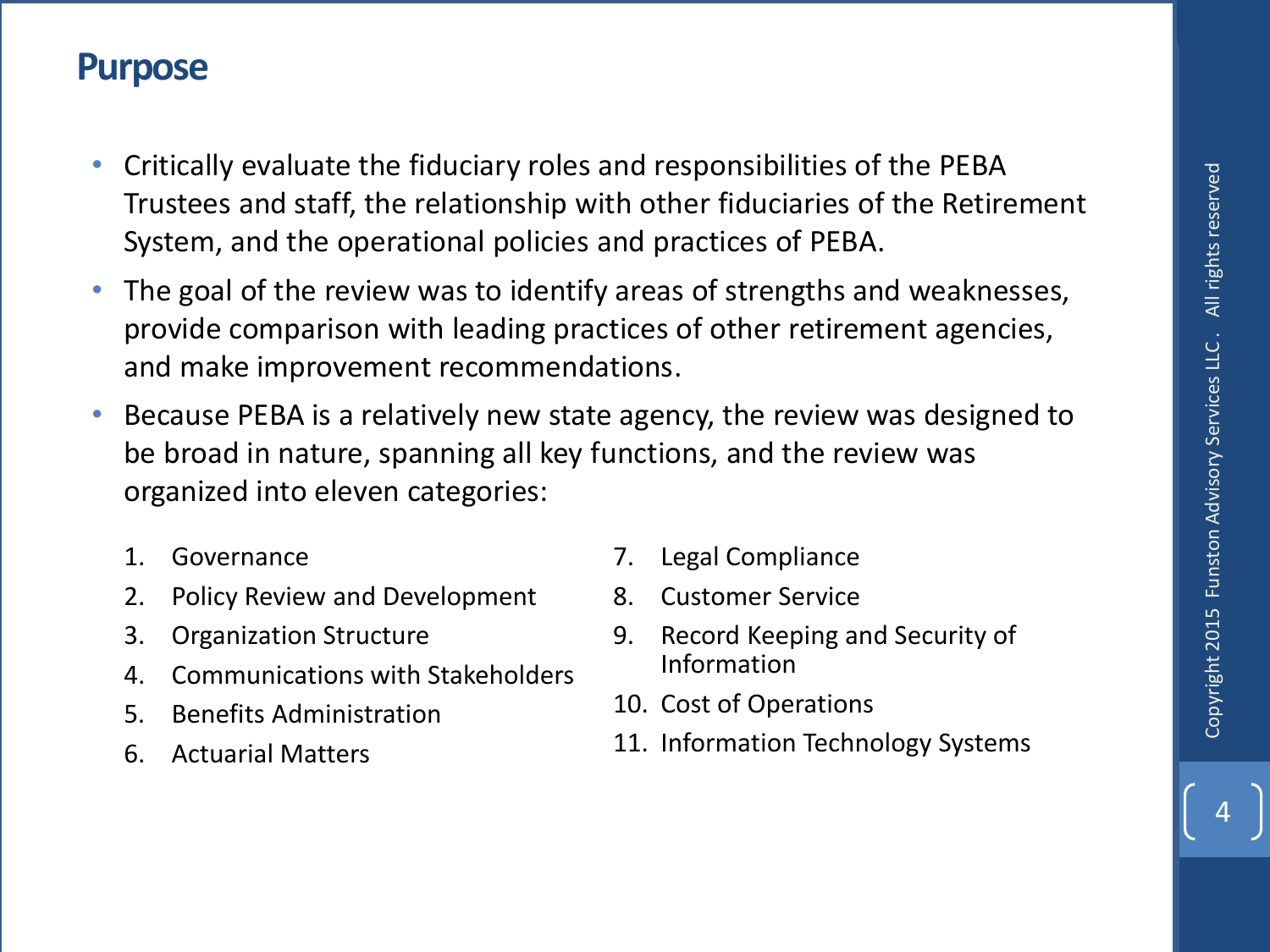5

#### **Process**

- The Fiduciary Performance Audit began October 1, 2014.
- We reviewed nearly 400 documents and interviewed over 50 people (several, multiple times).
- We conducted a leading practices benchmarking survey with participation by six other retirement administration agencies.
- Comments and feedback were received from PEBA, STO and RSIC on a Draft Final Report which was submitted on December 22, 2014.
- The Fiduciary Performance Audit Final Report was submitted January 16, 2015.



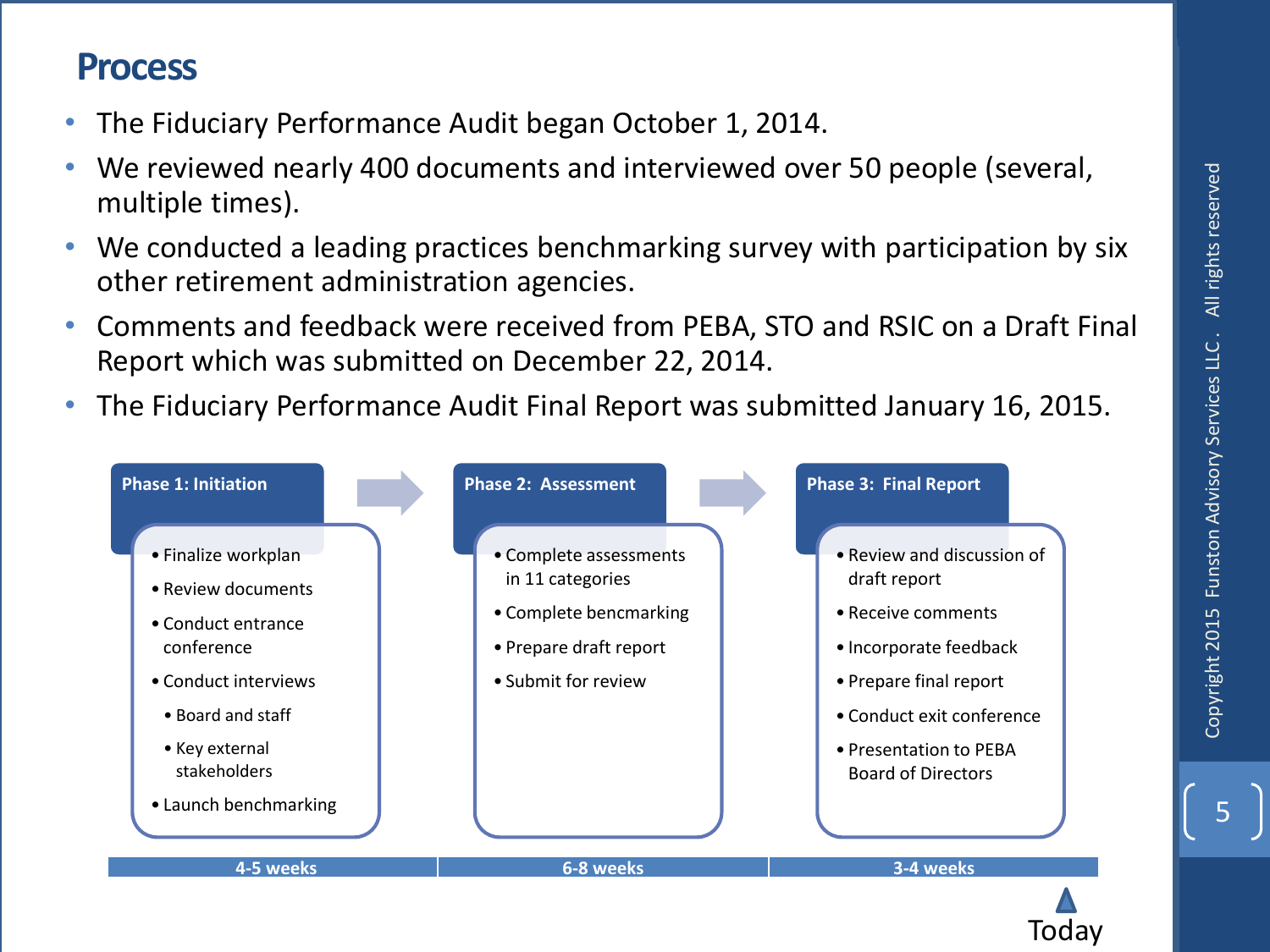## **Product**

- In developing our report, we addressed six fundamental questions:
	- 1. Who are the South Carolina Retirement System fiduciaries with respect to retirement and insurance administration?
	- 2. What are their duties?
	- 3. What are their authorities?
	- 4. Do their authorities match their duties? Are these duties in conflict with other roles played by the various fiduciaries?
	- 5. How is PEBA performing?
	- 6. Where and how can the PEBA improve?
- One hundred thirteen recommendations were identified.
	- ─ 102 can be addressed directly by PEBA, with 40 of these requiring the direct involvement of the Board of Trustees
	- ─ 11 require legislative changes by the General Assembly and three more will require budgetary support from the General Assembly
- The primary purpose of today's presentation is to discuss priorities and implementation considerations that directly involve the Board of Trustees 1. Who are the South Carolina Retirement System fiduciaries with respect to<br>
retirement and insurance administration?<br>
2. What are their duties?<br>
3. What are their authorities ?<br>
4. Do their authorities match their duties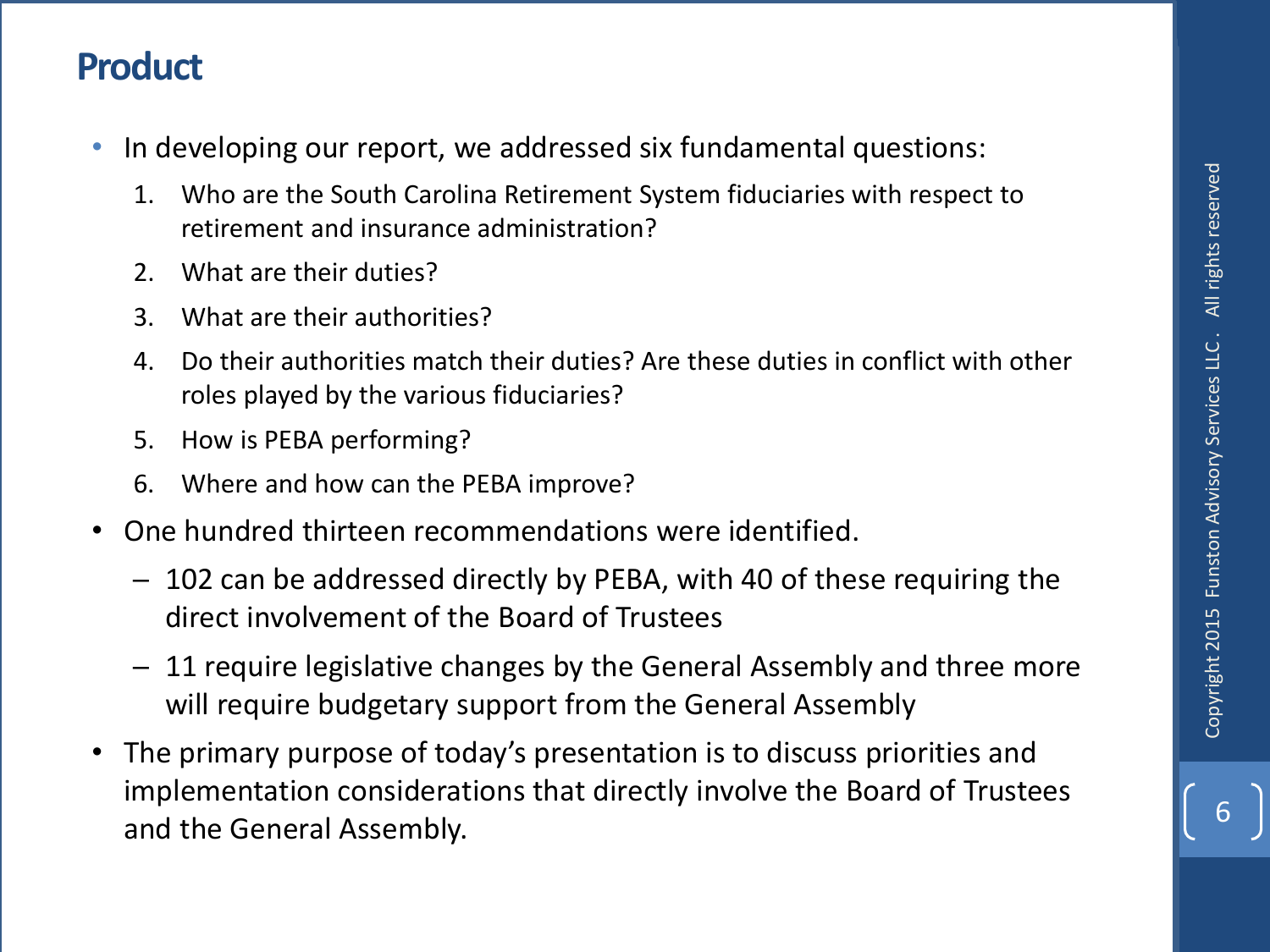# **Overall Conclusions**

- 1. PEBA staff are competent, dedicated and service-oriented.
- 2. The administrative processes used by PEBA to deliver services to members appear to function well and consistently at low cost.
- 3. However, a transformation is needed for several key reasons and, fortunately, it has already begun.
	- Many processes are not well documented and rely extensively on the institutional knowledge and experience of long-time employees.
	- Up to 45% of employees are eligible for retirement within five years.
	- The ability to adapt to new requirements is limited due to aging information systems and lean staffing.
- 4. The Board needs to become more strategic and less tactical and delegate more to the Executive Director.
- 5. The organization should continue to evolve; the recent reorganization is a good step forward.
- 6. With support from the General Assembly, alignment of fiduciary responsibilities and authorities could be significantly improved.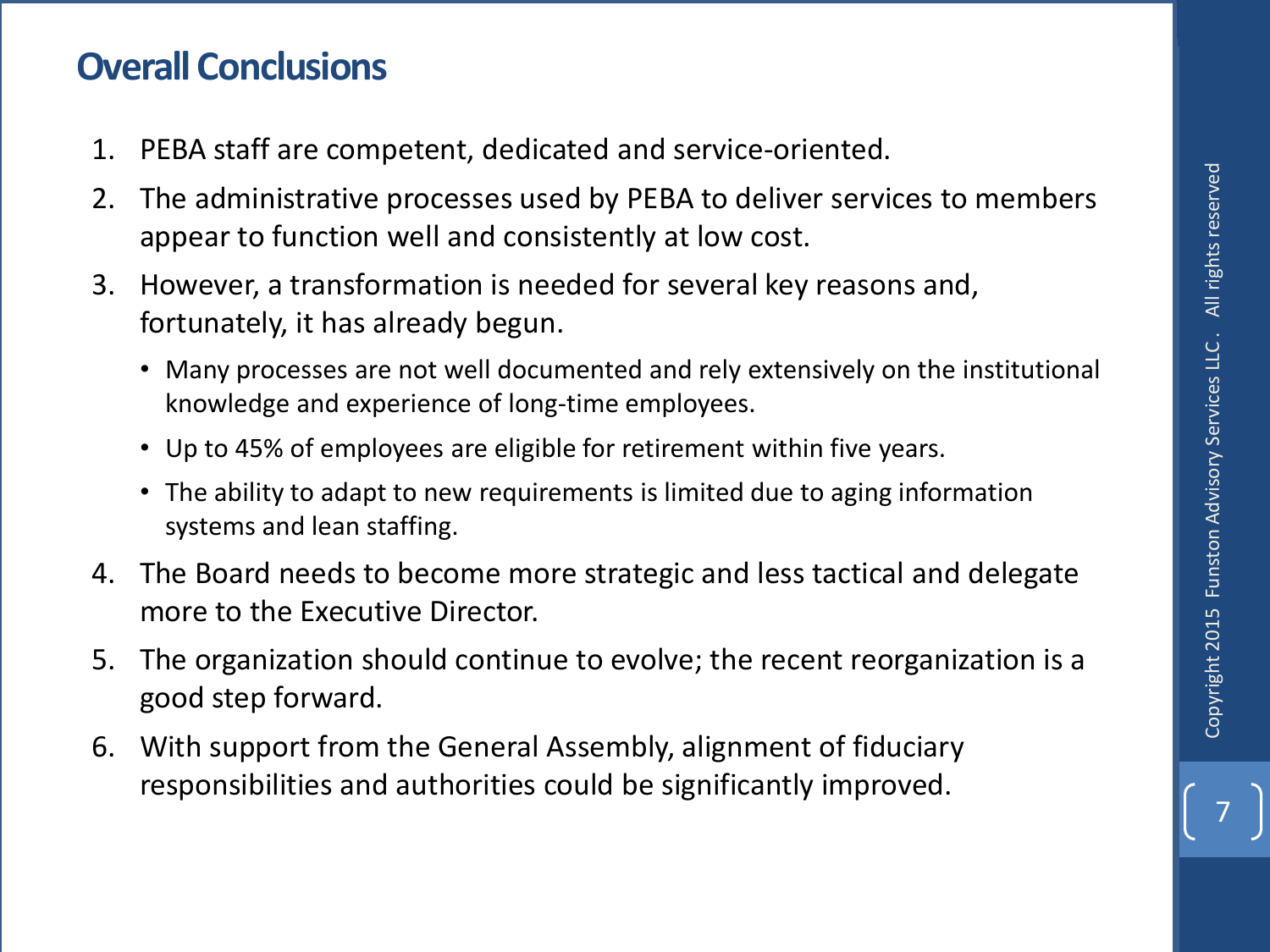# **Driving the Transformation Agenda**

- PEBA is only now beginning to achieve a degree of management stability with its first permanent Executive Director in nearly two years.
- Despite budgetary pressures and open staff positions, PEBA staff have done and continue to do an excellent job and morale has remained high.
- There has been minimal investment in PEBA's information systems since its formation in 2012.
- Without investment in people and systems, service quality will likely decline and PEBA will have difficulty adapting to future requirements.
- The recommendations included in this Fiduciary Performance Audit are intended to assist the PEBA Board and staff, as well as provide input to the General Assembly, in formulating the transformation agenda which will help PEBA continue to successfully fulfill its mission.
- We have been pleased with the high level of cooperation, insight and enthusiasm demonstrated by PEBA leadership and believe they can lead a successful transformation with appropriate support by the Board and General Assembly.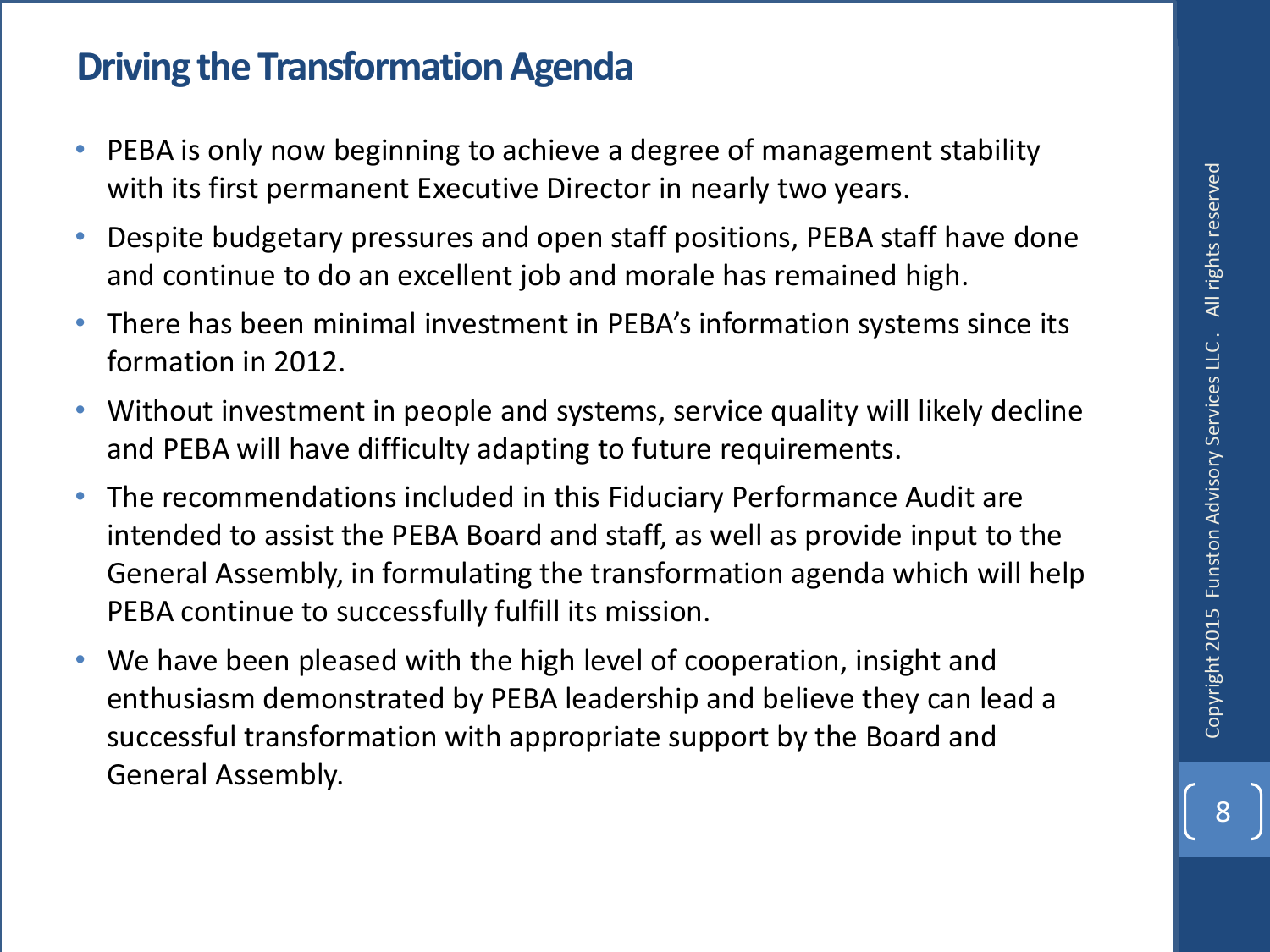## **Recommendations**

- Synthesizing the findings across the eleven categories we reviewed, we organized the recommendations into nine topical areas:
	- Board (19 recommendations)
	- Actuarial (6 recommendations)
	- ‒ Legislation (11 recommendations)
	- ‒ Organization (14 recommendations)
	- ‒ Planning (15 recommendations)
	- ‒ Policy (7 recommendations)
	- ‒ Process (27 recommendations)
	- ‒ Risk (8 recommendations)
	- ‒ Systems (6 recommendations)
- Specific recommendations are organized by each of these topical areas on the following slides; the most important recommendations in each area are shown in **bold.**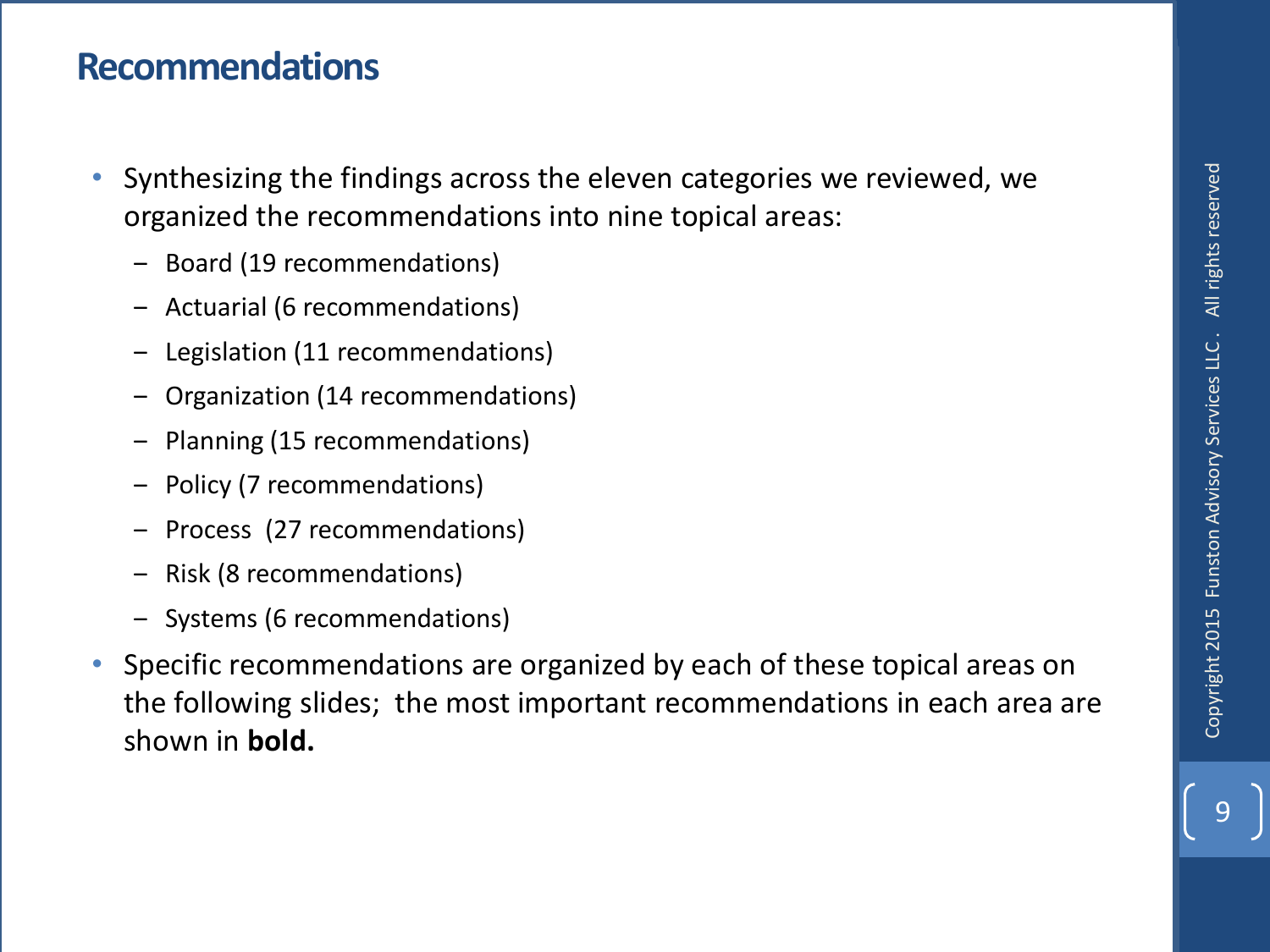## **Board Recommendations**

- **1.8: Training of new Trustees and periodic Board fiduciary education updates should include expanded treatment of the duties of loyalty and impartiality, the different roles of Trustees and plan sponsors and the distinct functions of the Board and staff.**
- **7.4.1: PEBA should provide periodic fiduciary training to staff and Board members through standardized onboarding education, regular updates and use of examples that are targeted to key issues.**
- **1.9.1: The Board should engage in a deliberative process to develop a conceptual framework governing the delegation of authority and reservation of powers to the Board. Given the inherent conflicts between Trustees and staff in this exercise, consideration should be given to engaging an independent expert to assist with the process.**
- **1:13: The Board should evaluate mechanisms to improve its two-way communication with stakeholders.**
- **4.3.2: The PEBA Board should play a more active role in reaching out to employee groups on a regular basis to improve communications.**
- **4.5.3: Similar to Recommendation 4.3.2, the PEBA Board should play a more active role in reaching out to retiree groups on a regular basis to improve communications.**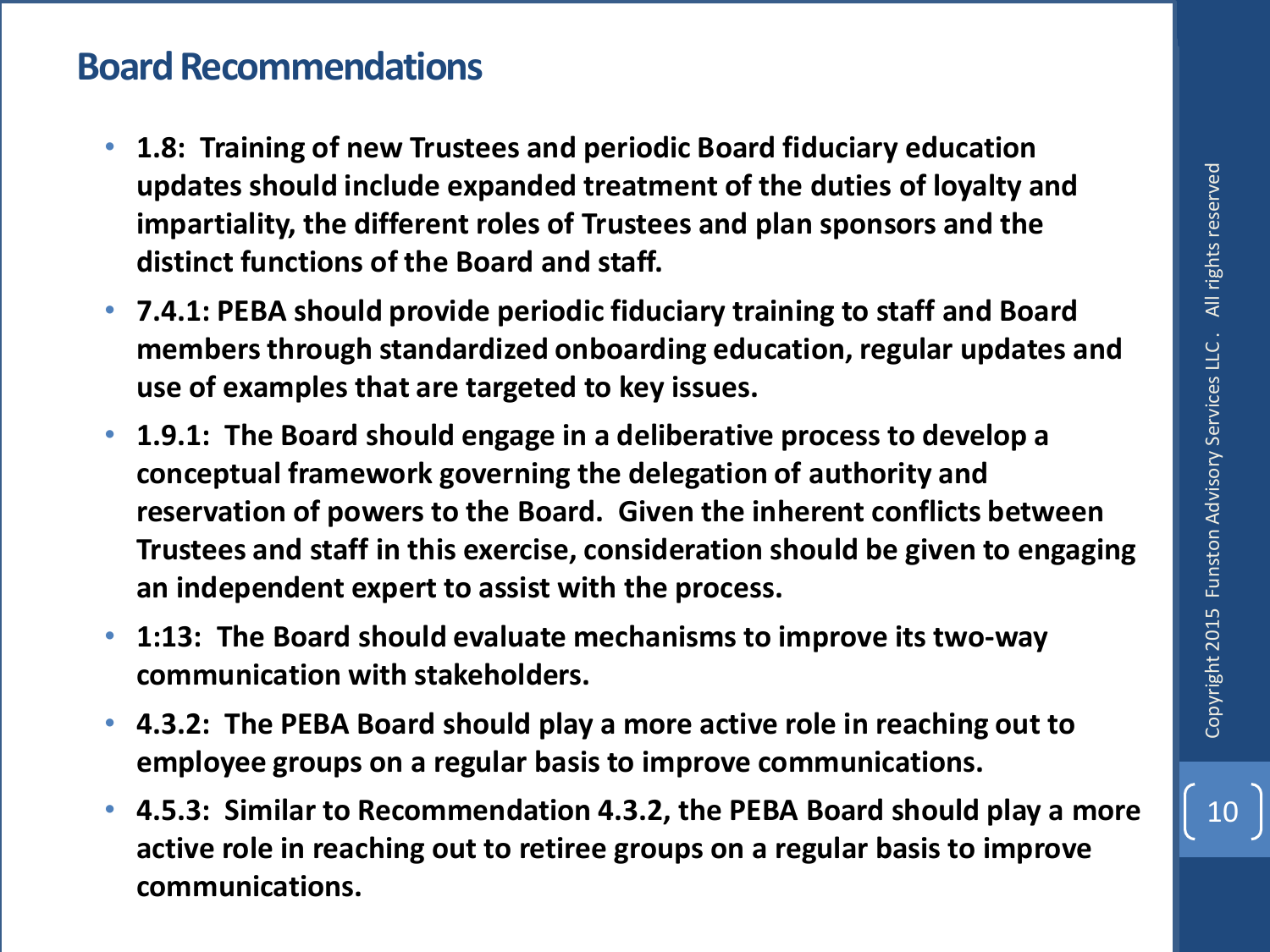## **Board Recommendations**

- 1.10: The Board should further improve its Bylaws and Committee Charters by::
	- ‒ 1.10a: Formalizing the process for the development of meeting agendas;
	- ‒ 1.10b: Creating a Charter for the Executive Committee that includes a framework for evaluation of the Executive Director;
	- ‒ 1.10c: Removing the provision that Committee members serve at the pleasure of the Board Chairman;
	- ‒ 1.10d: Establishing procedures for calling a Committee meeting that parallel those for convening a Board meeting;
	- ‒ 1.10e: Developing position descriptions for Board and Committee officers;
	- ‒ 1.10f: Creating a Board disciplinary policy;
	- ‒ 1.10g: Formalizing a process for approving the Board Chairman's educational program attendance and cost reimbursements;
	- ‒ 1.10h: Including the Board's Self-Assessment process in the Bylaws and using it to identify Trustee training priorities.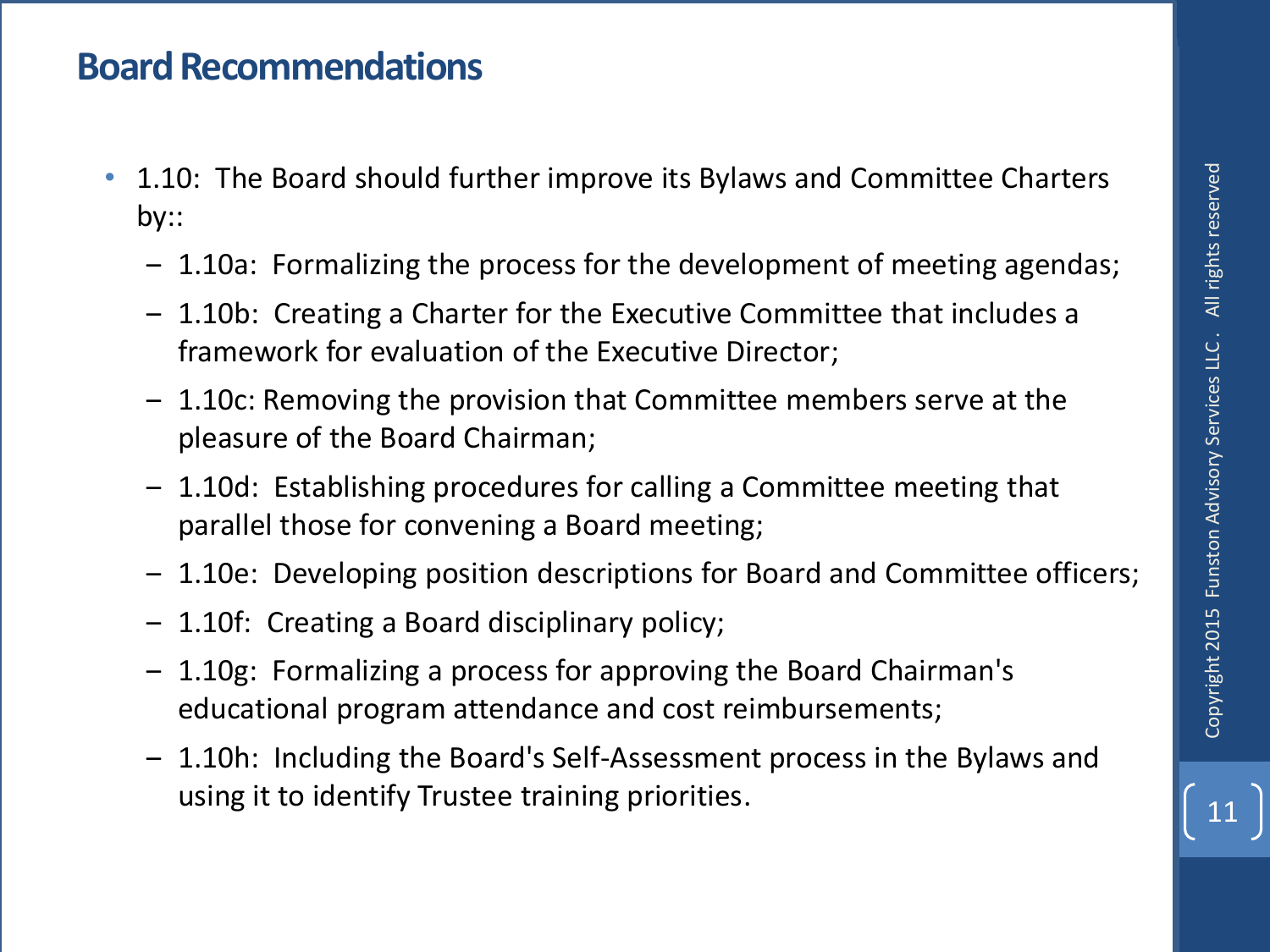## **Board Recommendations**

- 4.5.2: The PEBA Board should develop a process and protocol for receiving and considering public comments before its meetings.
- 1.9.2: The Board should continue to prioritize and spend more time on strategic planning, identification of program goals, desired outcomes, implementation strategies, targets and measures to successfully meet PEBA's challenges.
- 1.11: The Board should periodically engage a consultant to facilitate the Board's self-assessment and improvement process, perhaps on a biennial basis.
- 1.12: The Board should proceed with prioritizing enhancement of PEBA's risk identification, risk management and compliance functions. Consideration should be given to the appropriate assignment of Committee oversight responsibilities for this initiative.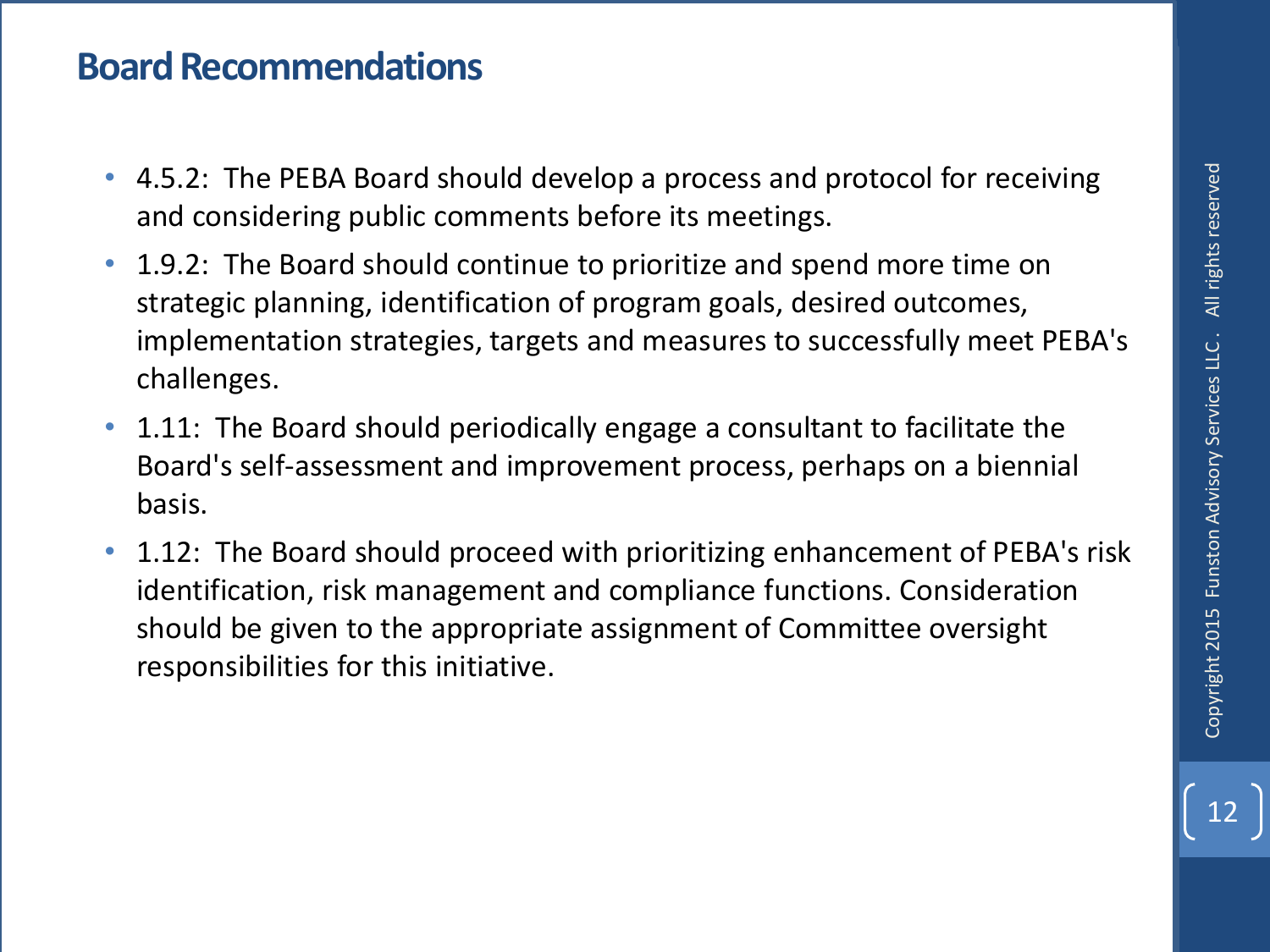### **Actuarial Recommendations**

- **6.4: The actuary, in conjunction with the PEBA staff and subject to approval by the Board, should develop and recommend all actuarial assumptions for the pension plan and other benefit plans. If the state law placing responsibility for setting the investment return assumption with the Legislature is not changed, there should be a prescribed periodic review process adopted by the State Legislature.**
- **6.7: PEBA should adopt a policy of conducting regular independent actuarial audits.**
- 6.1: PEBA should determine whether additional assistance from the actuarial team would be beneficial, as identified under Recommendations 6.6, 6.8 and 6.9 below.
- 6.5: PEBA staff should develop procedures, in conjunction with the actuary, to determine when and how to adopt annuity option factor changes.
- 6.6: PEBA should consider closer engagement between the PEBA Board, staff, actuary, and the RSIC Board and staff in order to better understand how investment return projections under various asset allocation models may impact plan liabilities and costs.
- 6.8: PEBA should consider having the actuary validate the premium rates once PEBA completes the calculation process.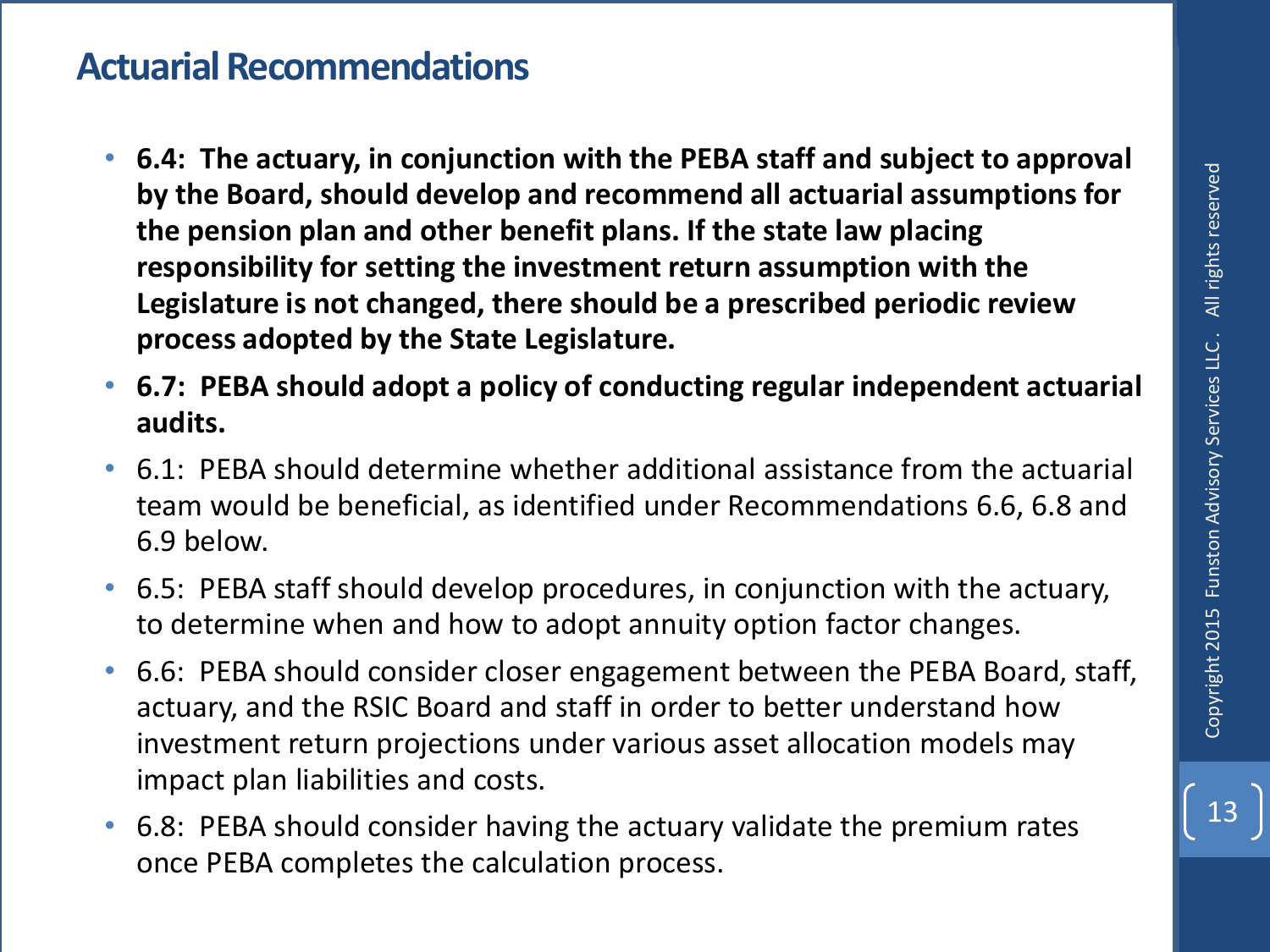#### **Legislative Recommendations**

- **1.1: The General Assembly should simplify and clarify the system of fiduciary governance for the Retirement System and insurance programs by reducing the multiple conflicts and overlapping fiduciary authority of the Treasurer and BCB (and its successors) with PEBA. Appendix A also describes options for consideration in addressing this Recommendation from the Funston Fiduciary Audit Report on RSIC, which covered some of the same issues.**
- **1.3.1: The General Assembly should transfer investment responsibility for insurance trust fund assets to the Retirement System Investment Commission as the most qualified State entity to provide those services.**
- **1.3.2: The General Assembly should transfer approval of Deferred Compensation investment options from the State Treasurer to the PEBA Board of Trustees.**
- **1.4: The General Assembly should allow PEBA greater flexibility to reduce the number of ORP vendors in order to obtain lower fees and make other improvements without materially affecting program quality.**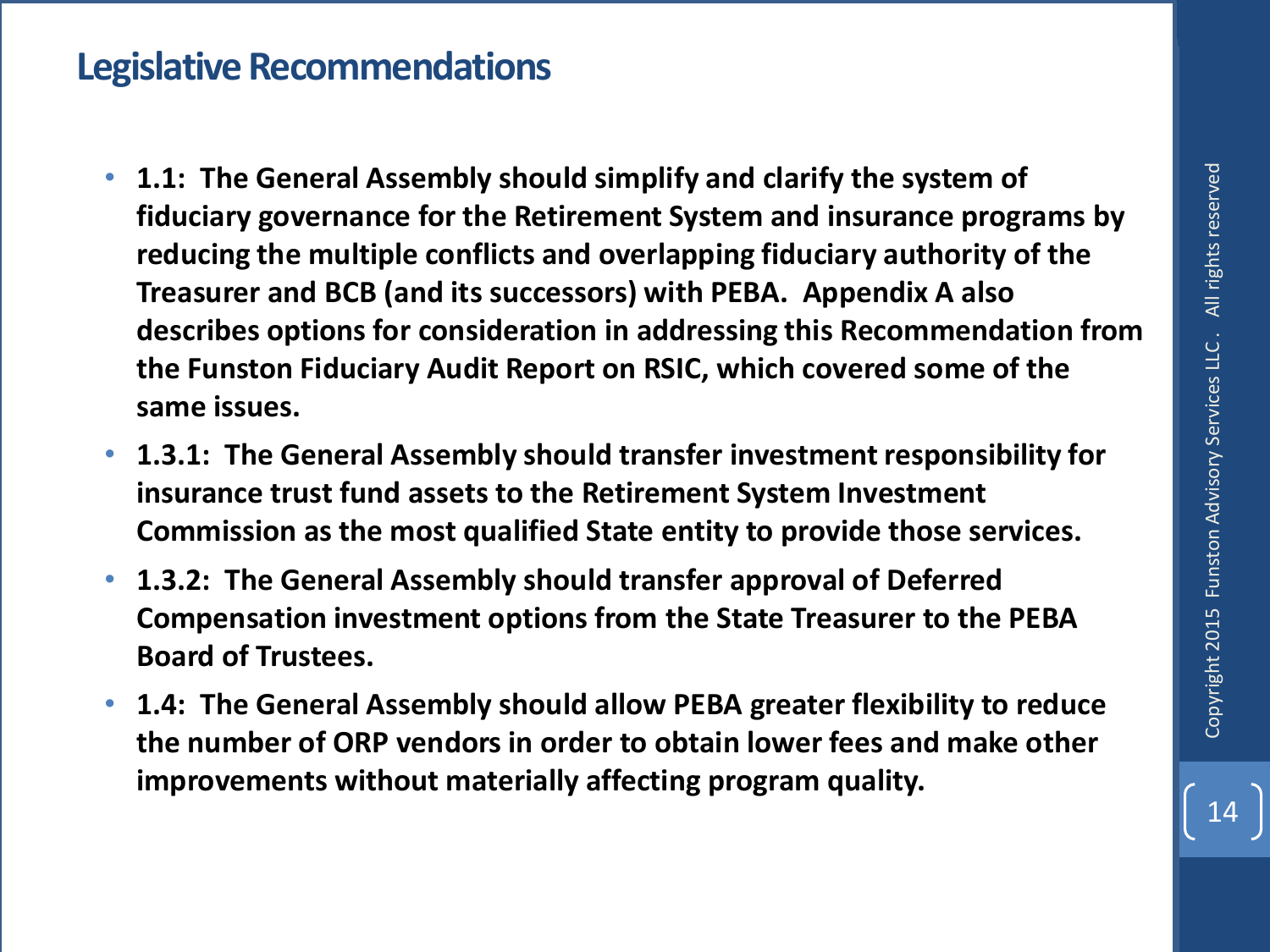#### **Legislative Recommendations**

- **1.6: The General Assembly should update the PEBA Board Member appointment process to be more consistent with peer practices. This should include consideration of four- or five-year staggered terms, subject only to early removal for cause. It might also include consideration of changes in the appointment process to improve engagement with participant groups and the PEBA Board by establishing a process for them to submit qualified candidates for consideration by the appointing authorities.**
- 1.2: The General Assembly should give the PEBA Board of Trustees greater independence for budget and headcount decisions to ensure that they are consistent with the strict fiduciary standards to which it is bound.
- 1.5: The General Assembly should eliminate the requirement for a Retirement and Pre-Retirement Advisory Panel, in the context of an improved PEBA Board communications and engagement plan that covers a broad range of stakeholder groups. See also Recommendation 4.9.
- 4.9: The General Assembly should eliminate the requirement for PEBA to convene a Retirement and Preretirement Advisory Panel, as it duplicates responsibilities of the PEBA Board has not been meeting its legislative intent. See also Recommendation 1.5.
- 1.7: The statutory requirement that the PEBA Board meet monthly throughout the year should be repealed.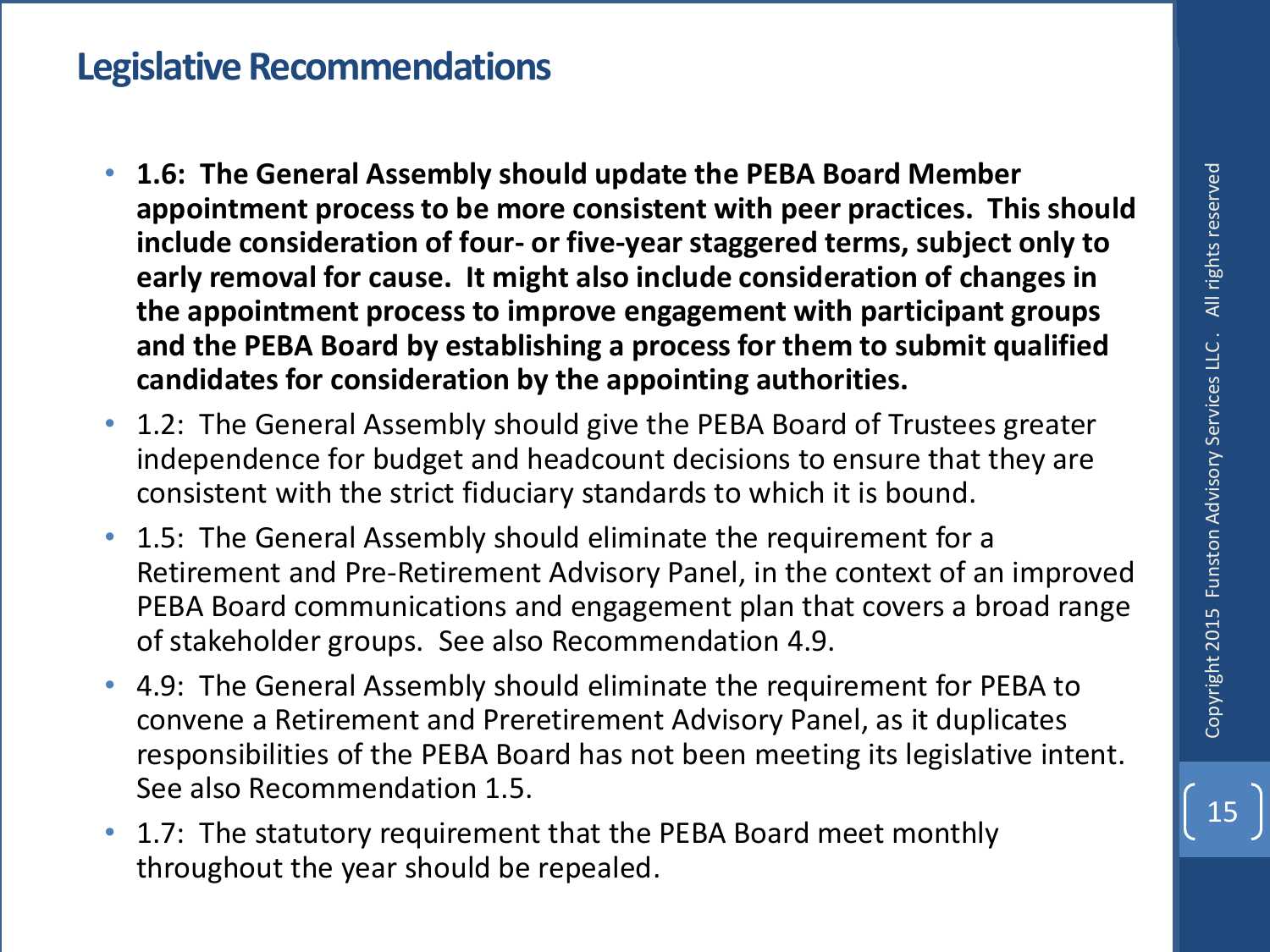## **Legislative Recommendations**

- 4.10: The General Assembly should include a provision in future legislation that replaces references to the BCB, or its successor, in S.C. Code Ann. §§ 9-1- 1310 and 9-4-45 with specific references to the SFAA, in order to more explicitly effectuate transfer of the BCB's co-trustee functions to new State Fiscal Accountability Authority.
- 8.10: The General Assembly should eliminate the notarization requirement for a member death by amending the appropriate statutes to delete the requirement for a "duly acknowledged" written notification to PEBA.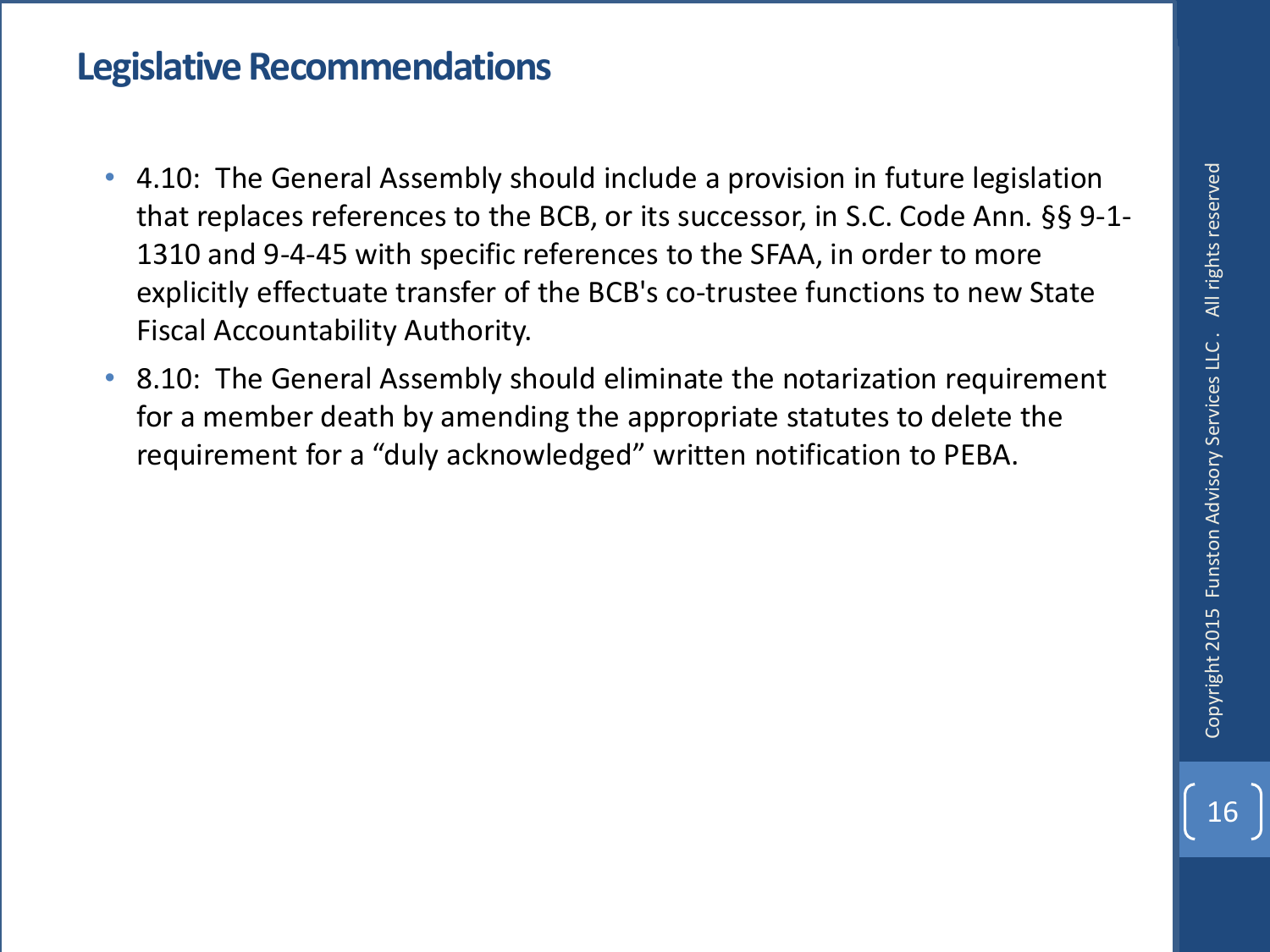## **Organizational Recommendations**

- **10.2: PEBA should determine if current headcount is adequate in all areas.**
- **10.5: PEBA should increase its budget for health insurance strategy development and planning.**
- **3.4.2: Human resources should develop a training policy and program that provides for new employee orientation. New Employee Orientation should include a general organizational overview of PEBA's functions and services.**
- **7.4.2: PEBA should formalize a staff training schedule to ensure that consistent ethics and compliance training is conducted.**
- 2.11.1: PEBA should determine whether it needs additional experienced procurement resources to address upcoming requirements.
- 3.1.1: PEBA should consider adding the title of Deputy Executive Director to the title of Chief Operating Officer to provide a more streamlined flow of communication between the Executive Director and executive staff, as well as create a succession plan for the Executive Director position.
- 3.1.2: Over the longer term, PEBA should consider creating the position of a leader of retirement programs who would have responsibility for both defined benefit and defined contribution and savings programs.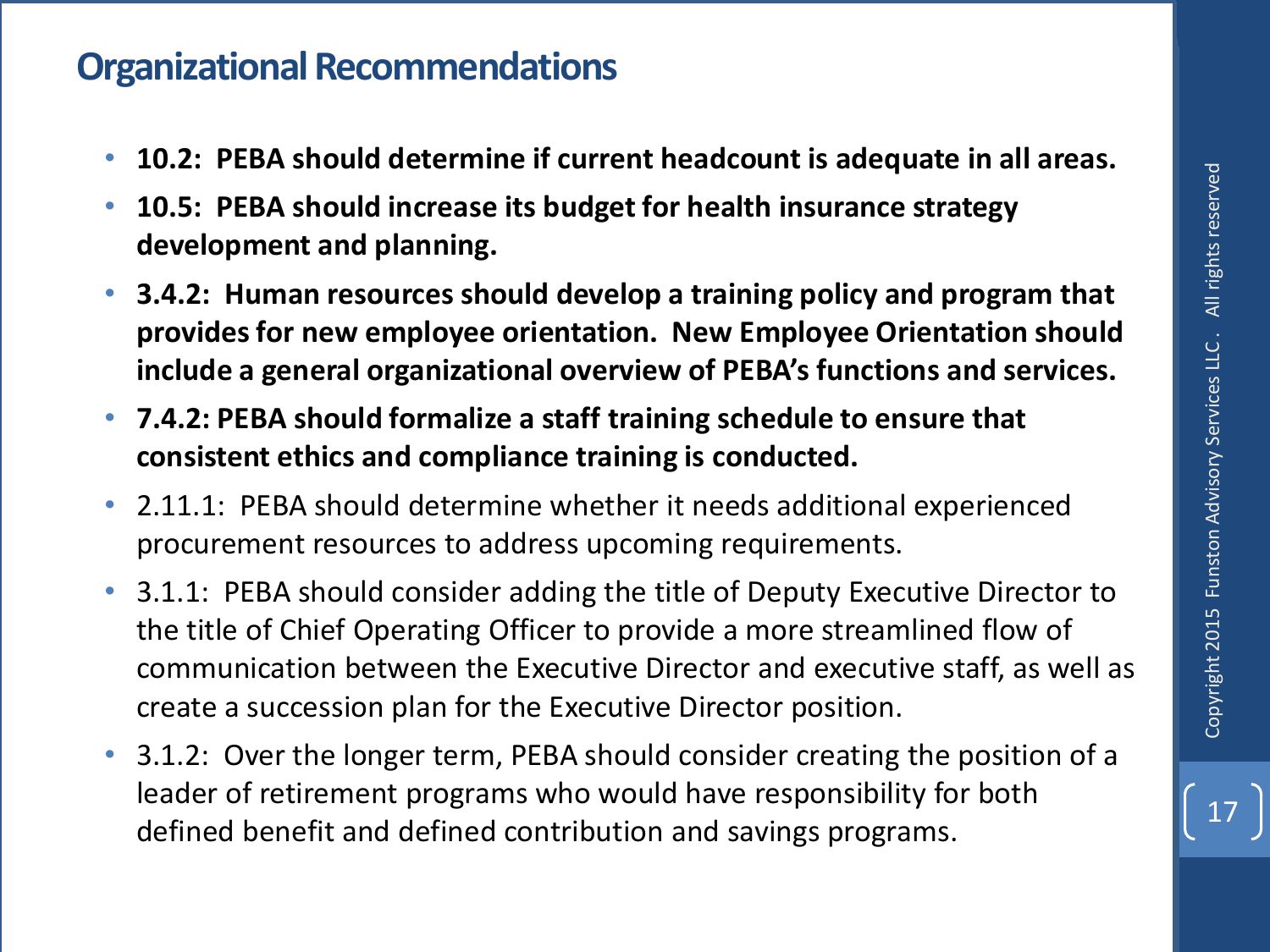## **Organizational Recommendations**

- 3.3: PEBA should continue to fill remaining vacant positions in order that PEBA may maintain sufficient staffing in all areas to effectively and efficiently perform all functions.
- 3.4.1: Each PEBA business area should develop a specialized staff training and education policy and program for staff in their area.
- 3.5.1: The staff training and education policy should provide for cross-training and rotation of staff to other, similarly classified positions within the business functions for cross-training purposes.
- 3.5.2: Succession planning should be a higher priority. Executive Staff and managers should maintain organizational charts of each business unit that reflect the time remaining to retirement eligibility of individual staff members and regularly discuss anticipated vacancies and plan for future staffing needs and training. The discussion should also include the possibility of back-filling positions where vacancies are anticipated to provide that the replacement is fully trained when the retiring staff member vacates the position.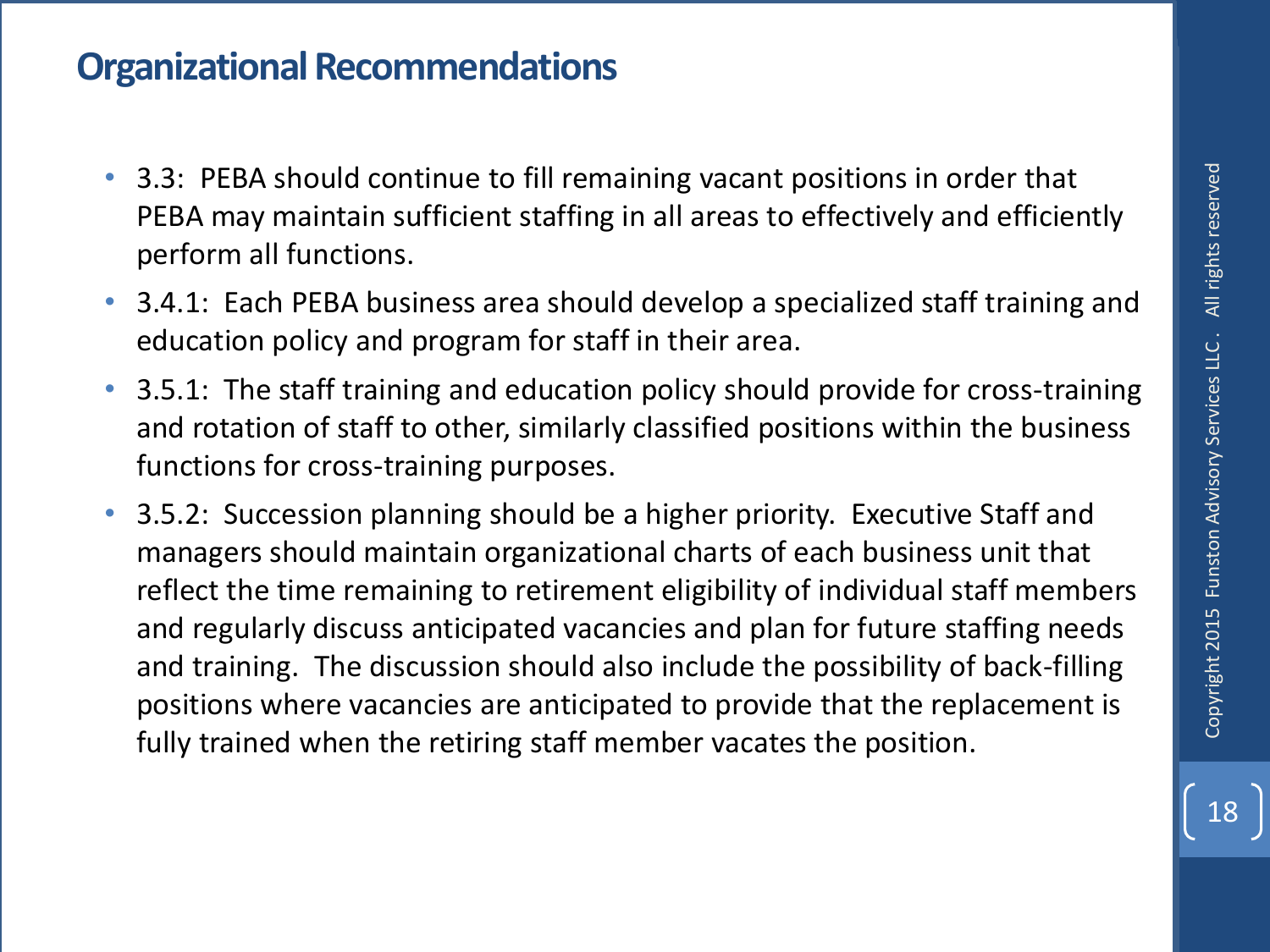## **Organizational Recommendations**

- 3.6.1: As the new technology platform and processes are developed, PEBA should implement additional operational consolidations.
- 9.3.2: PEBA should develop and implement a training program for business unit staff in the event the data center recovery plan has to be activated.
- 11.6.2: PEBA should continue to assess potential third-party IT vendors which may be able to provide additional legacy "Natural language" programming support in the event a large number of existing PEBA programming staff retire or leave the organization.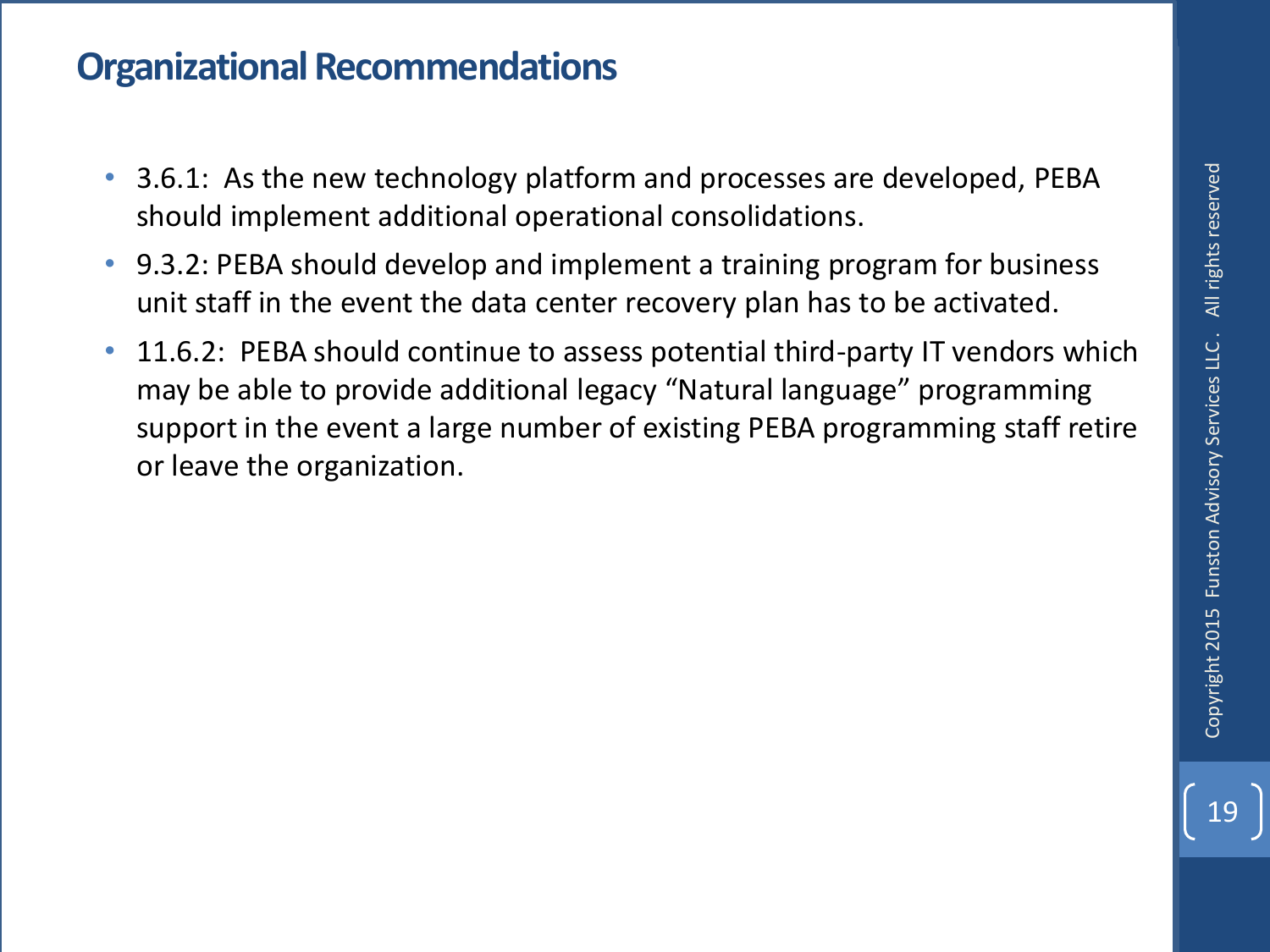## **Planning Recommendations**

- **4.1: PEBA should develop a comprehensive communications strategy and plan.**
- **4.11: As part of its comprehensive communications strategy and plan (see Recommendation 4.1), PEBA should include initiatives which improve communications with key legislators.**
- **4.8: As part of its strategic communications strategy and plan (see Recommendation 4.1), PEBA should include initiatives which improve communications with the general public.**
- **6.9: PEBA should explore additional consulting services for the Health Insurance plans to assist in developing long-term strategies to reduce cost and improve health outcomes.**
- **10.1: PEBA should review its focus on low cost of retirement operations and ensure there is an adequate level of investment in infrastructure to continue to provide a high level of customer service.**
- **10.4: To achieve PEBA's stated strategies of further integration and improved infrastructure, it should request at least a temporary increase in administrative expenses and professional and consulting fees for several years.**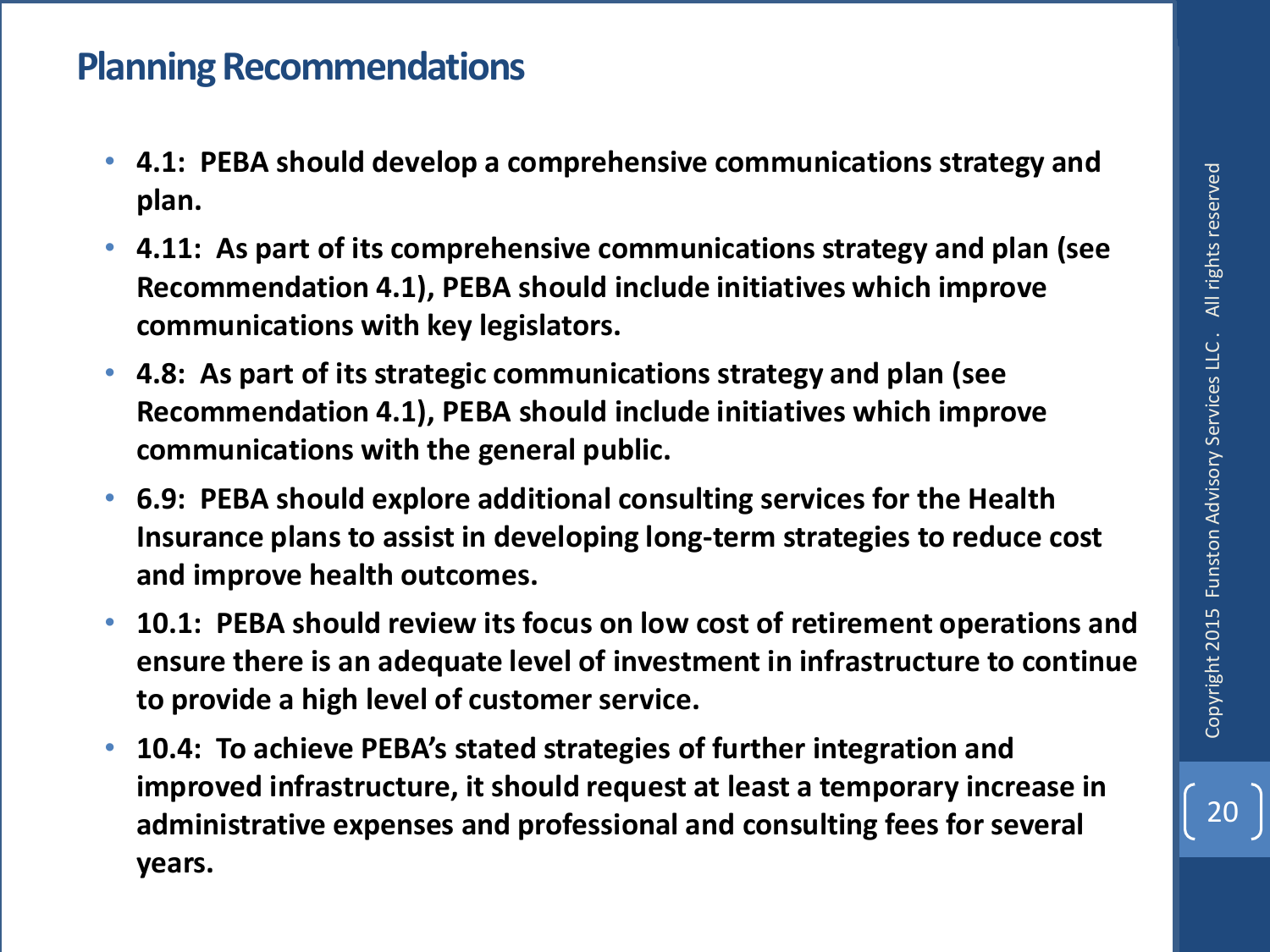#### **Planning Recommendations**

- **9.1: PEBA should continue its efforts to conduct a comprehensive assessment of its operational infrastructure and business processes.**
- **11.1: PEBA should complete its comprehensive assessment of its existing IT infrastructure and business systems.**
- **11.4: After the Operational Systems Assessment is completed, the IT department should lead an effort to develop a long-term IT strategic plan which supports the plan infrastructure direction.**
- **11.6.1: PEBA should continue to move forward with its plans to conduct a comprehensive IT Operations Assessment to identify common business process, technology and develop a roadmap to develop its next generation of systems to support the strategic direction of the organization.**
- **11.10: As PEBA completes its Operational Systems Assessment it should consider what, if any, additional methodologies and skills will be required for the Information Technology Department to effectively support a new IT plan.**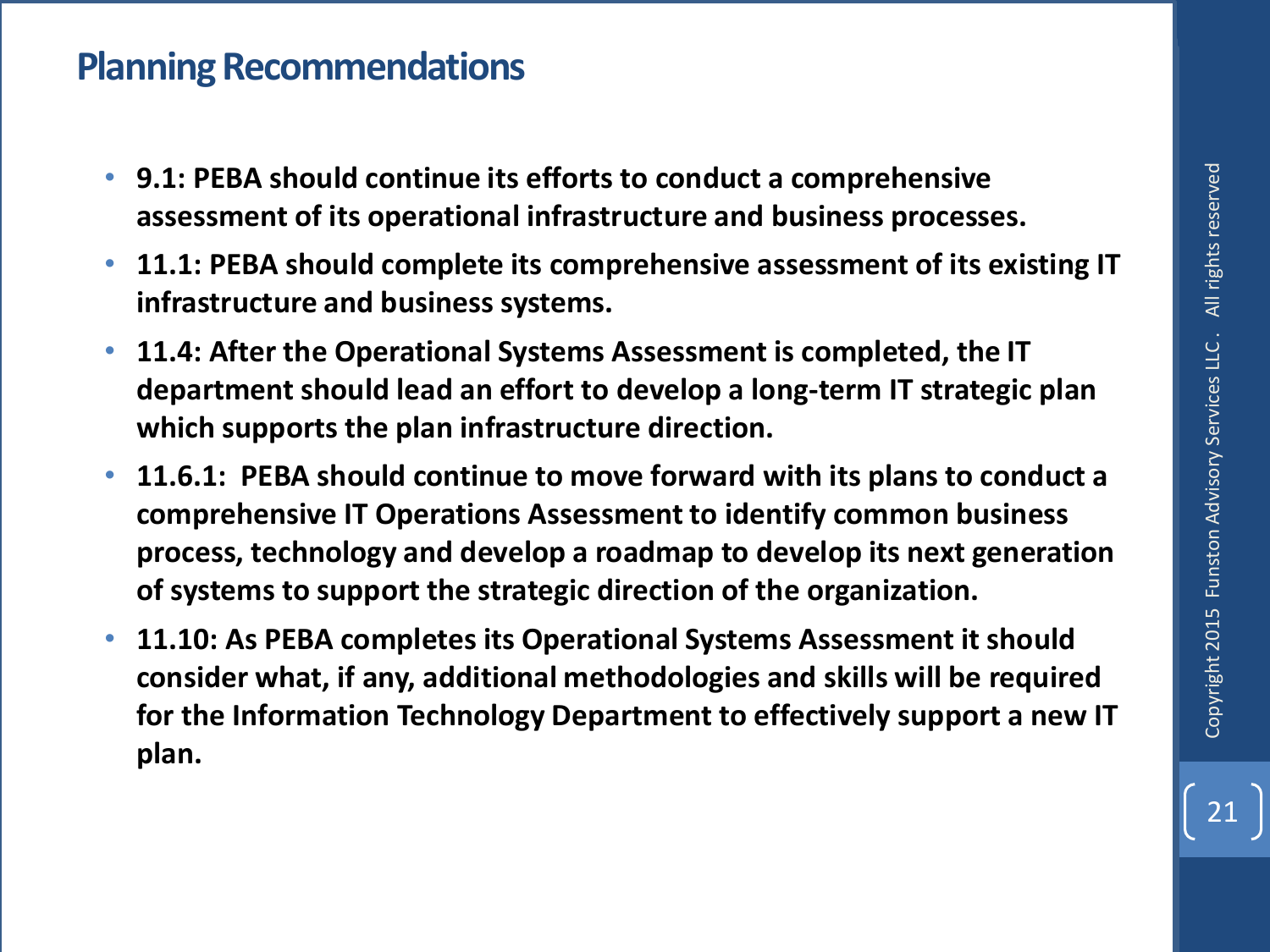## **Planning Recommendations**

- 1.9.3: The strategic planning process should give particular consideration to risk identification, compliance issues and staff development, over both shortand long-term (three to five years) time horizons.
- 3.6.2: The budgeting process for all areas should be more coordinated and collaborative. A formal budget process should be developed and include all department heads in its development. Integration of the budget process will reduce silos and enhance an enterprise approach to administrative functions.
- 11.11: PEBA should continue its efforts to address its business continuity planning deficiencies.
- 11.5: Further efforts should be made to move from a data center disaster recovery plan orientation to an enterprise wide business continuity focused plan.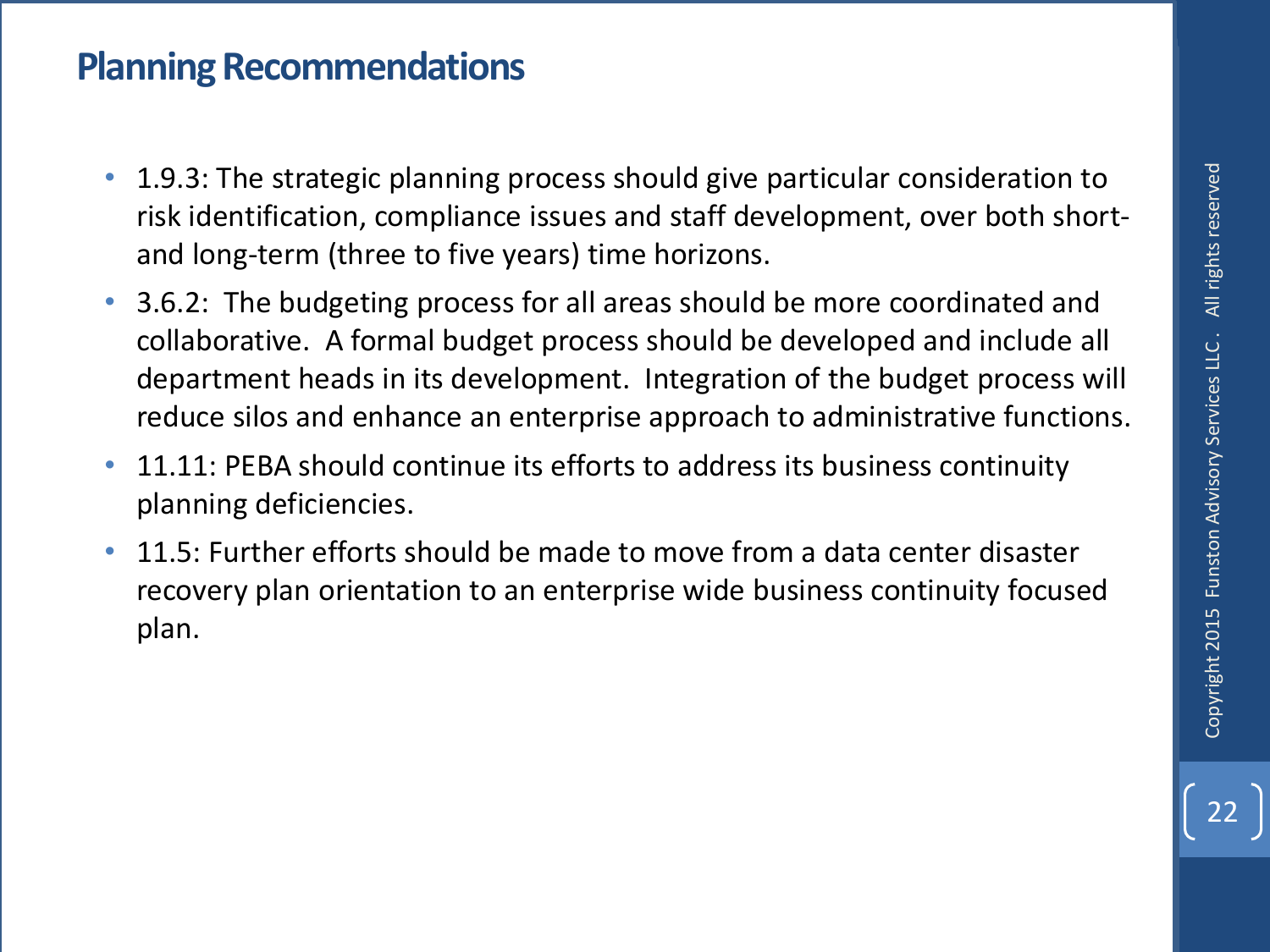## **Policy Recommendations**

- **2.1: To provide the most assistance for Board members in understanding and upholding the ethical requirements, the ethics policy should be expanded to provide an additional framework around the ethical standards.**
- **2.12.2: The PEBA Trustee Education Policy should specify topics on which training is needed and include mandatory fiduciary training on a periodic basis, and could be linked with the self-assessment process.**
- **7.5: PEBA should confirm that ORP and Deferred Compensation investment advisors acknowledge their compliance with the SEC 'pay to play' regulations and state requirements.**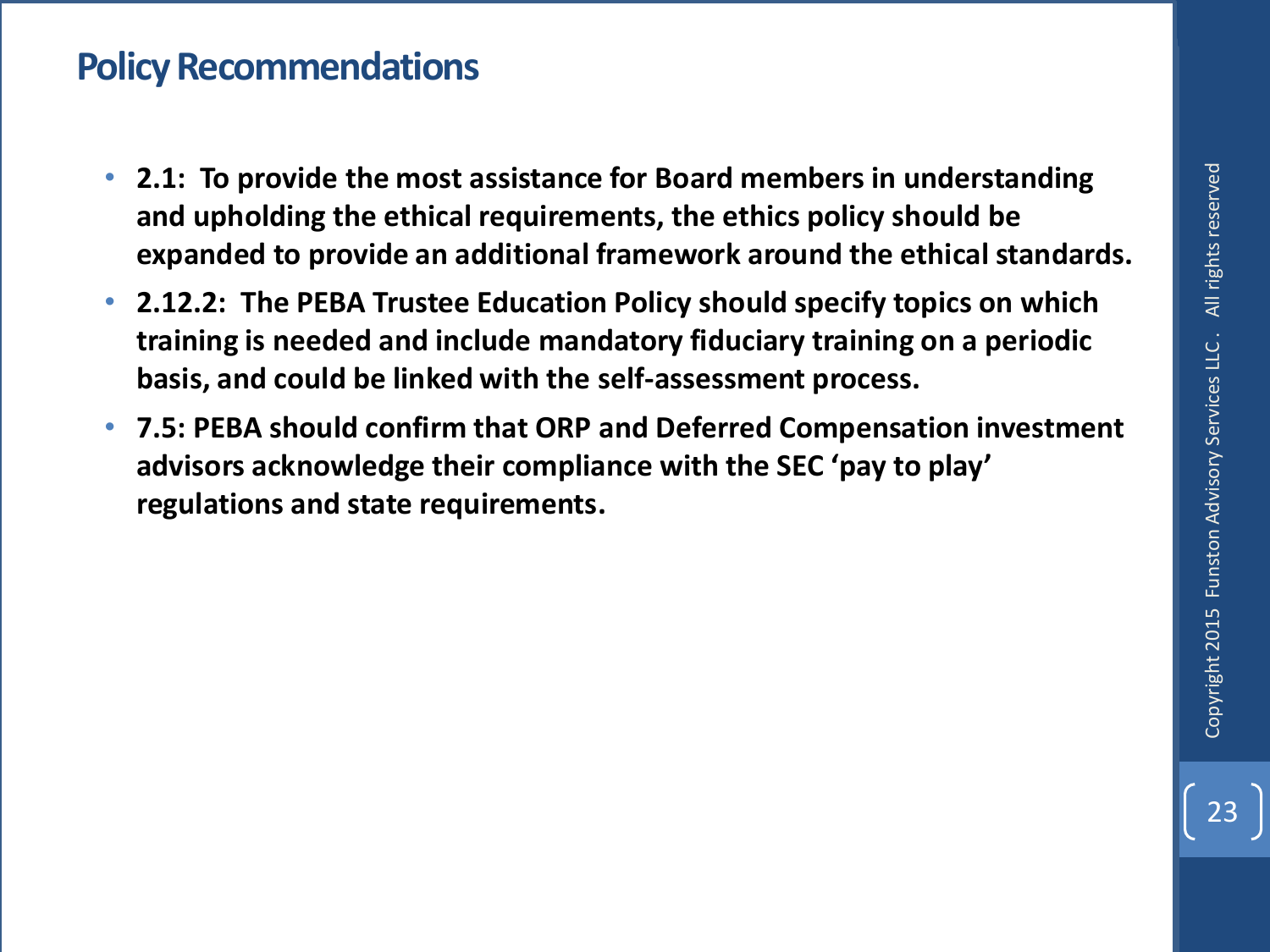## **Policy Recommendations**

- 2.12.1: With most Board members only needing six additional credits after attending the Board's annual retreat, the Board should determine whether the Board members are receiving sufficient training from independent outside sources. If not, the policy should be revised to require additional credits or limit the number of credits from the Board retreat and staff training that can be used to meet training requirements.
- 2.6: PEBA should have a formal compensation policy which documents its acknowledgement of its status as a South Carolina State government agency and its compliance with the State's Office of Human Resources policies, job classifications system and pay bands. A simple statement and reference to the State policies to which it adheres would provide transparency of PEBA's compensation policy to its employees and to the public.
- 5.1.1: PEBA should continue to maintain internal controls and keep its written policies and procedures current.
- 6.2: PEBA should develop an internal policy that documents its competitive RFP process in future procurements of actuarial services.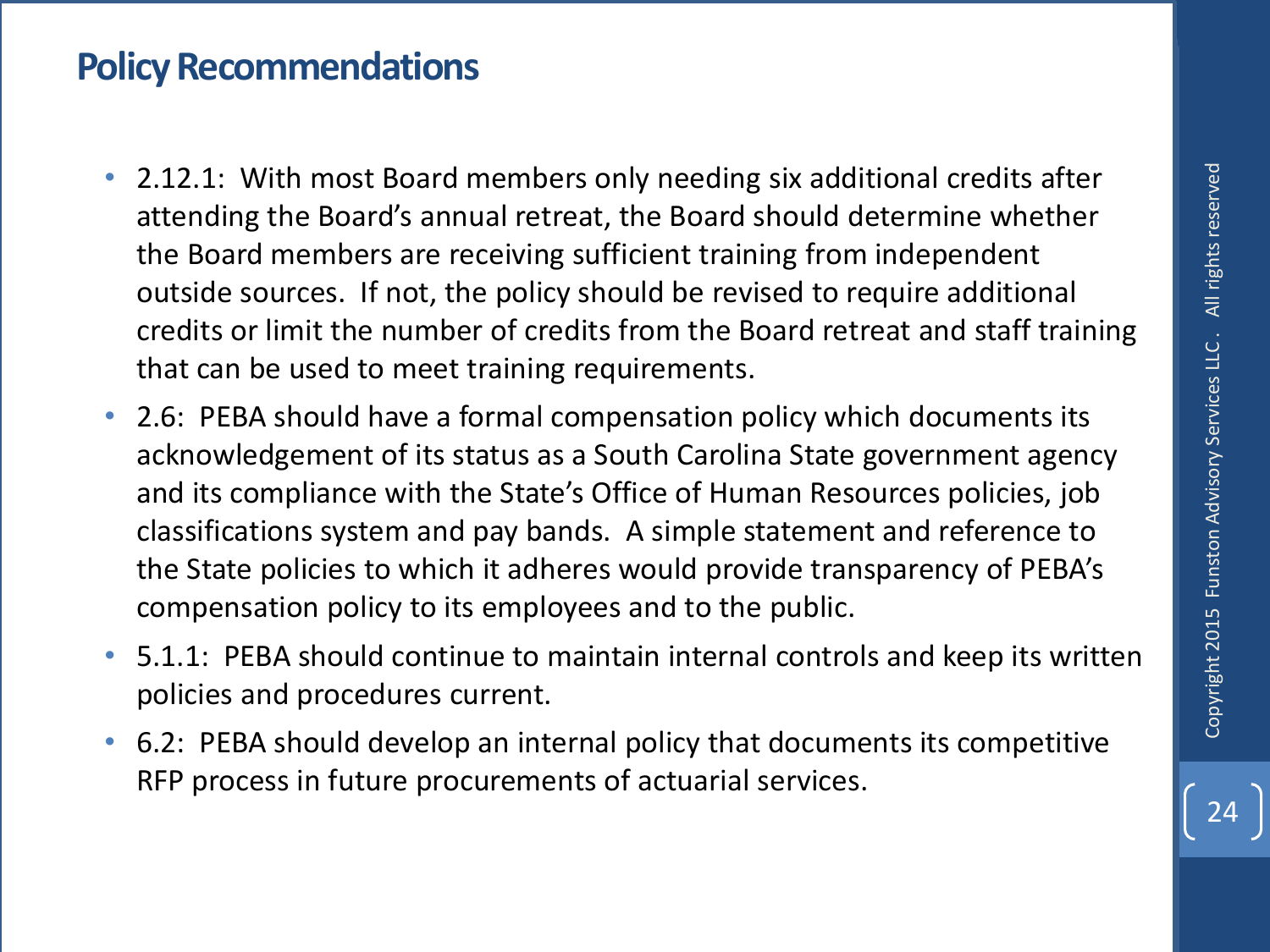- **5.1.2: PEBA should revise its written benefits administration procedures to reflect changes required by the new administration software which will be implemented as part of the new benefits platform.**
- **8.7.1: PEBA should obtain the email addresses of a much higher proportion of its members, particularly retirees, to ensure they receive news electronically.**
- 2.11.2: PEBA should consider revising its procurement process to provide for a post-audit process by Internal Audit, potentially using a questionnaire.
- 3.8: Each of PEBA's departments should create and maintain a standard operating procedures manual documenting its process for performing its functions.
- 4.3.1: PEBA should consider mailing newsletters to members with an "optout" electronic option for either email delivery or an RSS newsfeed to ensure that all members receive PEBA news on a timely basis.
- 4.5.1: Consistent with Recommendation 4.3.1, PEBA should consider mailing newsletters to retirees and survivors with an "opt-out" electronic option for either email delivery or an RSS newsfeed to ensure that all retirees receive PEBA news on a timely basis.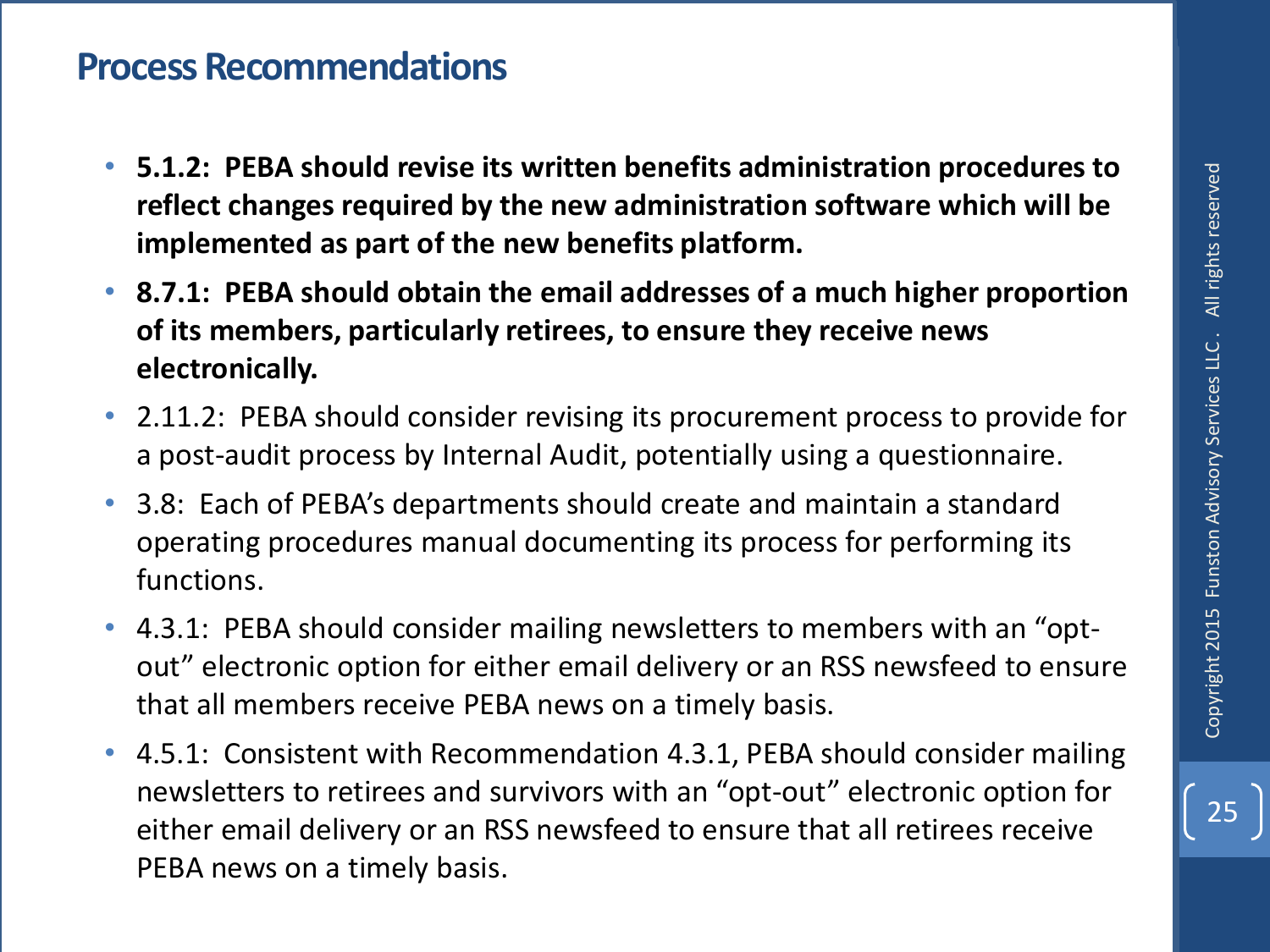26

- 4.6.2: PEBA communications should review its communications process on legislative changes as they relate to employers and ensure that it results in timely employer updates.
- 4.6.3: PEBA should determine whether having an employer advisory group to provide feedback in a structured manner would be beneficial.
- 5.3: PEBA should consider expanding the scope of information provided on annual benefit statements.
- 7.2: In conjunction with outside legal counsel, PEBA legal staff should continue to perform periodic reviews of changes in the law and the plans' compliance with federal and state law requirements.
- 7.3: PEBA should review its printed training materials, reports and use of protected health information to make sure its minimum necessary standards are being consistently applied.
- 8.4: PEBA should develop a more standardized approach for performance monitoring and customer satisfaction surveys with common tools, data and reporting.
- 8.5.1: PEBA should identify the key areas and metrics for customer service monitoring and develop a comprehensive, integrated customer service monitoring framework which is used to drive its customer surveys and followup improvement programs.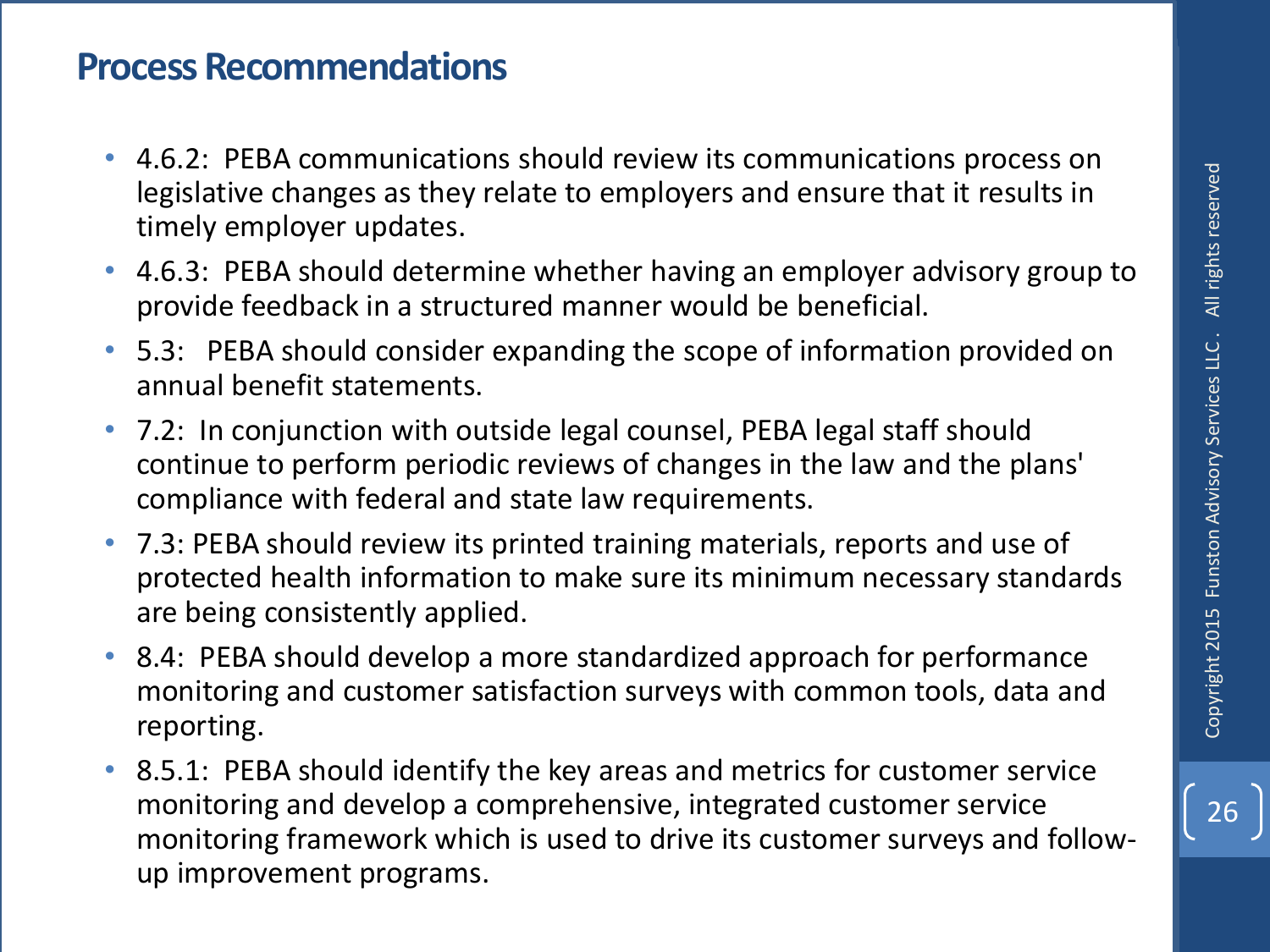- 8.15: PEBA should consider increasing the number of retirement presentations it offers in the field to reduce the size of the groups and allow more individual attention.
- 8.16: PEBA should consider adding additional information to member statements to help them better understand their future options.
- 8.17: PEBA should determine if assigning responsibility for monitoring insurance customer service to a single manager in the insurance organization could help focus the reporting and provide helpful input during contract negotiations.
- 8.5.2: The PEBA Customer Service Department should establish a small group with expertise in customer service metrics and monitoring, or conversely, utilize an outside specialist firm to assist in developing its customer service monitoring approach and tools.
- 8.6: PEBA should re-evaluate its satisfaction surveying process to include single activity surveys for disability, pension inceptions, withdrawals and transfers-out and service credit purchases.
- 8.7.2: PEBA should consider alternative means of reaching members if they do not use email or the internet.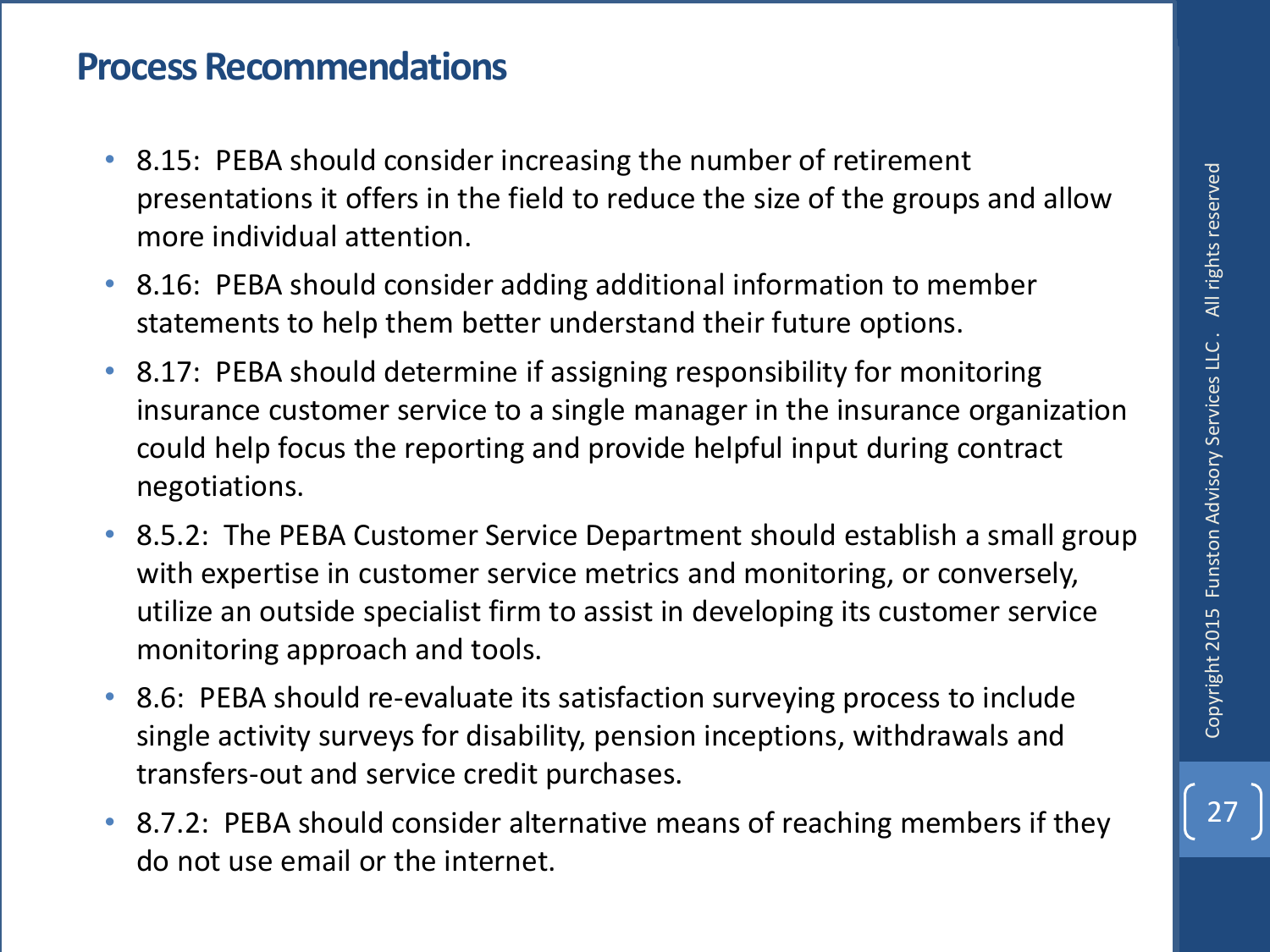- 8.13.1: PEBA should consider if expanded hours for its call center would result in improved customer service.
- 8.14: PEBA should consider whether offering one-on-one counseling sessions at employer sites would result in improved customer service and participation levels.
- 9.3.1: PEBA should address identified business continuity planning deficiencies.
- 9.4: PEBA should continue its efforts to address the deferred compensation control procedural deficiencies noted by PEBA's staff. Once the deficiencies have been remediated, Internal Audit should conduct a follow-up compliance audit to determine that the control enhancements address the specific concerns noted.
- 11.3: PEBA should continue its efforts to address the IT control procedural deficiencies noted by their external auditors. Once the deficiencies have been remediated, Internal Audit should conduct a follow-up compliance audit to determine that the control enhancements address the specific concerns noted.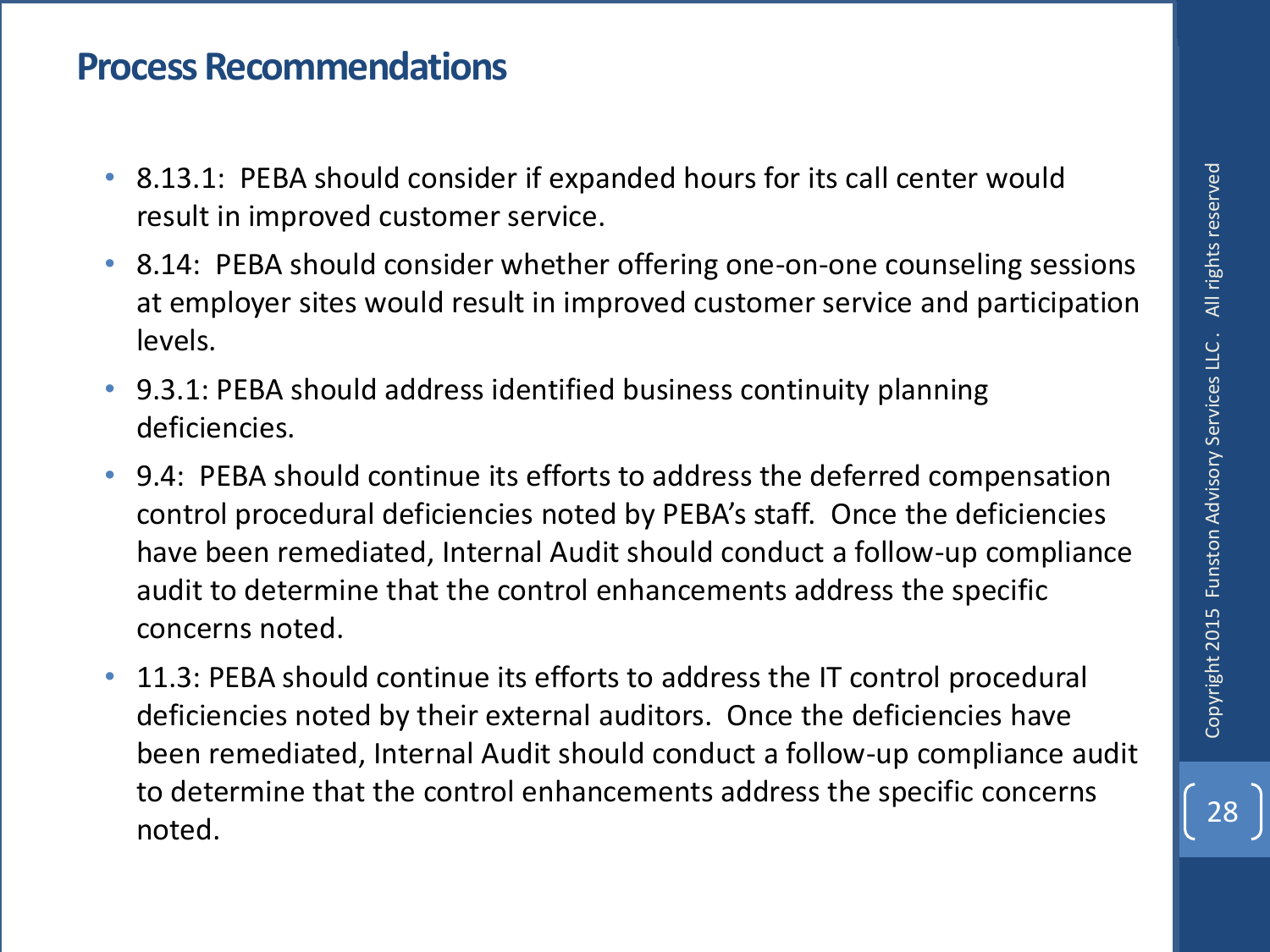- 11.7: PEBA should continue to work closely with the State's Information Sharing and Analysis Center (SC-ISAC) along with other third-party information technology consulting firms to proactively assess existing and trending threats to information and network security.
- 11.8: Issues and error correcting processes should be shared across functional business units to ensure that similar errors in one beneficiary system are also being addressed in other similar application systems.
- 11.9: The Information Technology Department should consider developing a formal IT user satisfaction feedback process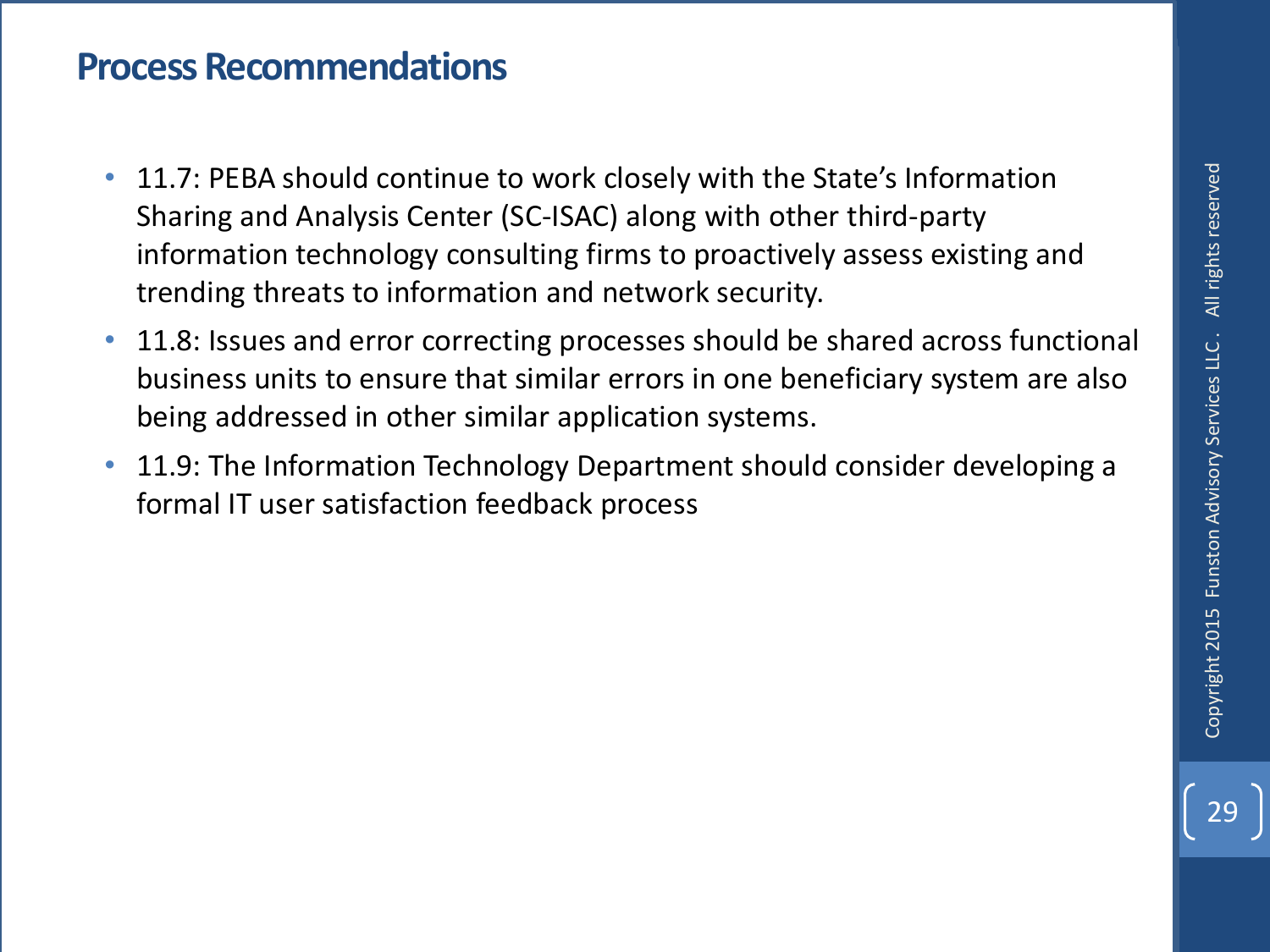### **Risk Recommendations**

- 2.5: PEBA should increase the frequency of its enterprise-wide risk assessment. Currently, one is conducted every five years; however, given the significant changes that have occurred in PEBA's leadership, as well as proposed changes, conducting a more frequent risk assessment would help to ensure that new issues or concerns are promptly identified and prioritized for remediation.
- 11.2: PEBA should increase the frequency of a full enterprise wide risk assessment to ensure that Internal Audit's Plan for the upcoming year reflects the most significant risks to the organization (see also Recommendations 2.7.1 and 2.7.2).
- 2.7.1: Internal Audit should continue to develop a comprehensive risk selfassessment tool for PEBA as an integrated organization.
- 2.7.2: The development of a risk management policy (including risk appetite and risk tolerance) should be the responsibility of executive management with input from Internal Audit and other stakeholders.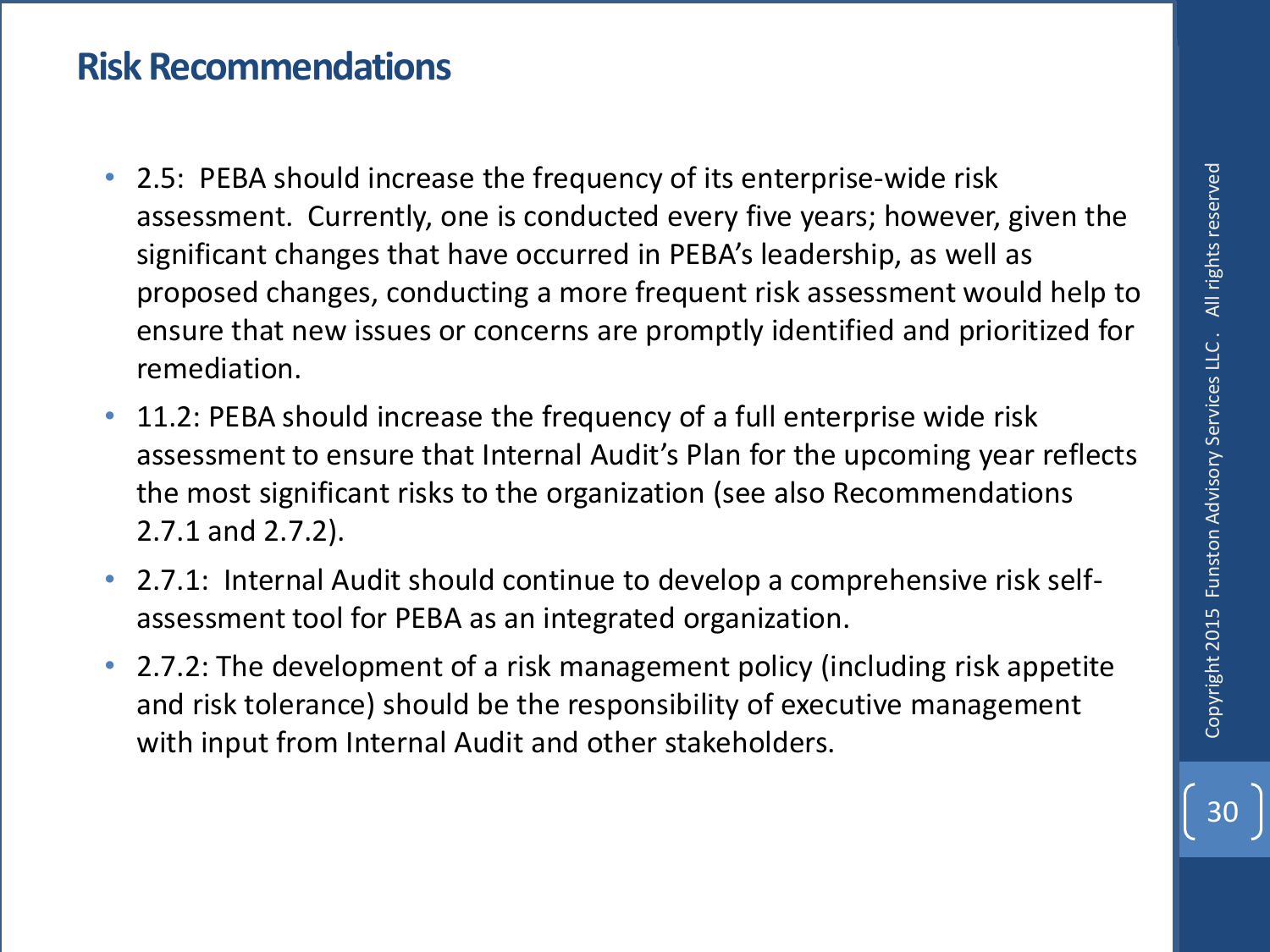### **Risk Recommendations**

- 2.7.3: An executive should be assigned responsibility and accountability for the assessment and management of specific risks within each business function and overall based on factors such as impact, velocity and vulnerability. Internal Audit and others can support management in their selfassessments but operating management should be held accountable for the results.
- 2.7.4: The Board should identify the type and magnitude of risks which ought to come to its attention, e.g., financial, legal, operational, organizational, reputational, strategic.
- 2.7.5: The Board should require that the presentation of information for all major decisions include a risk assessment including the risk of inaction.
- 2.7.6: Internal Audit should focus its audit plans on areas that present the highest inherent risk and which rely most of the effectiveness of controls. Time permitting; Internal Audit should focus its consulting efforts on areas of high inherent risk and low control effectiveness.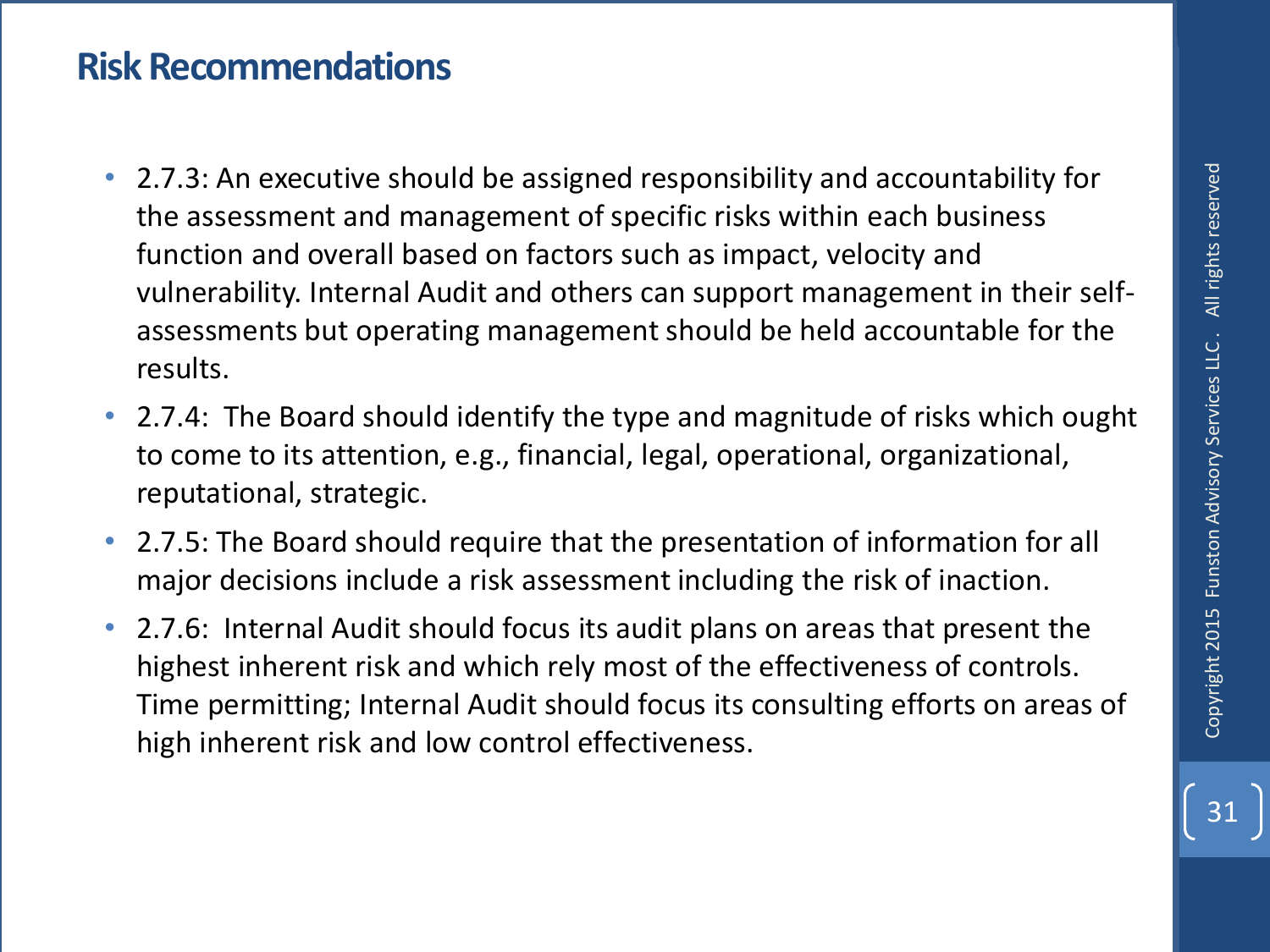### **Systems Recommendations**

- **4.2.2: The new website should include additional self-service functions to reduce the requirement for submission of paper forms and to provide more member information and tools online.**
- **4.6.1: PEBA should ensure that its new website has significantly improved functionality for accepting online submission of forms and reports.**
- **8.13.2: PEBA should evaluate new phone and email management systems and consider acquiring newer technologies if they could improve service levels and/or staff productivity levels.**
- **8.8: As PEBA develops its new website, it should place a high emphasis on maximizing self-service capabilities for both members and employers.**
- **9.2: PEBA should continue to conduct annual network and security vulnerability tests to ensure its networks and other infrastructural processes are working as intended. Greater use should be made of in-house based security monitoring tools to identify and protect its networks from unauthorized access and unintentional disclosure of member data.** 4.2.2: The new website should include additional sent-service functions to<br>
reduce the requirement for submission of paper forms and to provide more<br>
4.6.1: PEBA should ensure that its new website has significantly improve
- 4.2.1: PEBA should develop the planned consolidated website as soon as